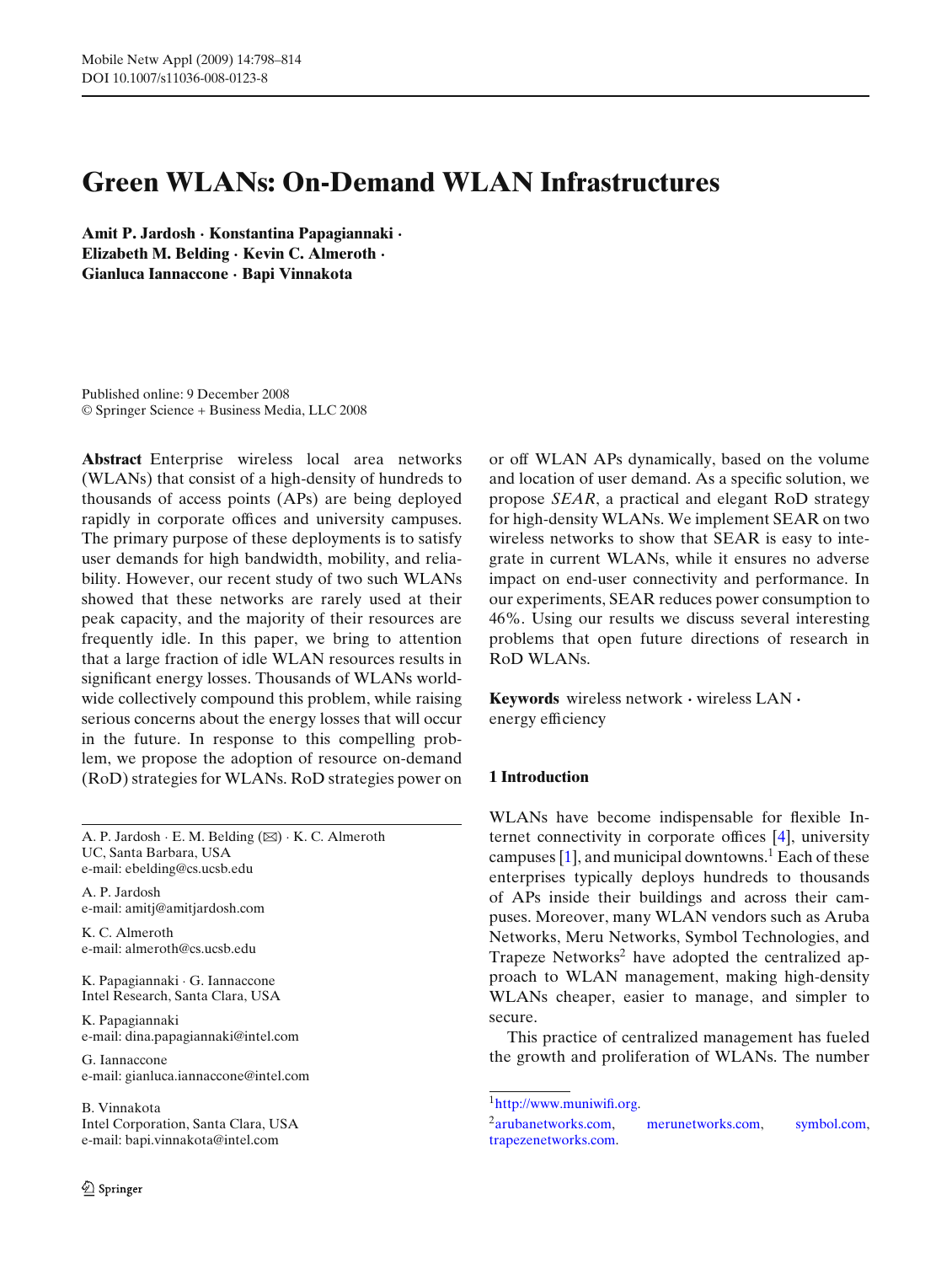of enterprise deployments and the average number of APs in each enterprise WLAN is increasing exponentially every year [\[1,](#page-16-0) [4,](#page-16-0) [5](#page-16-0)]. With increasing budgets, enterprises have now shifted their deployment objective from providing just basic complete coverage to designing dense WLANs with *redundant* layers of APs. These redundant APs are dimensioned to provide very high bandwidth in situations where hundreds of enterprise clients simultaneously run bandwidth-intensive and delay-sensitive applications. One example of such an enterprise WLAN is installed at Intel Corporation's buildings in Portland, Oregon, where 125 APs have been deployed at distances of about 5 m from each other, within a single four floor building. Another example is the Microsoft campus at Redmond, WA, which will soon have a 5,000 AP centralized WLAN on their campus [\[4\]](#page-16-0).

Although redundant capacity benefits enterprise users during times of peak demands, our recent studies show that peak demand rarely occurs  $[10]$ . In fact, only a small fraction of APs are utilized during the day, and even fewer during nights and weekends. The majority of the APs frequently remain *idle*, which means they serve no users in the network. In this paper, we extend these studies to show that not only do the majority of the APs remain idle at any instant, they remain idle for long time intervals—on the order of up to several hours. We believe these studies are representative of the usage of thousands of WLANs deployed worldwide. Moreover, as more enterprises add redundancy within their networks, the number of idle APs will increase.

Unfortunately, idle WLAN resources mean wastage of the energy consumed while they remain idle. Tens of thousands of idle APs worldwide are collectively wasting a significant volume of energy every day. This is a significant problem that has received little attention and as the number and size of enterprise WLANs increase, energy wastage is bound to escalate. A similar escalation of power consumption has been observed in Internet-related equipment and in storage and datacenters in the past 20 years [\[7–9](#page-16-0), [16](#page-16-0)]. Internet-related equipment now consumes 74TWh of electricity every year costing \$6 billion in the United States alone. This escalation of power has recently become a serious concern. The rapid expansion and proliferation of WLANs at a compound annual growth rate of  $32\%$ <sup>3</sup> are adding to these costs.

In this paper, we propose that the basic design of enterprise WLANs must change soon and that WLANs must adopt power conservation as a fundamental design goal. Most importantly, we believe that power conservation should be made a design goal today, so that the high-density enterprise WLANs that are being rapidly deployed worldwide can soon have power conservation as a built-in feature. This will mitigate the harder task of retrofitting all WLANs with power conservation strategies.

Towards achieving power conservation in highdensity WLANs, we advocate the adoption of highlyefficient resource management strategies. These strategies must enable WLANs to *scale* power consumption with user demand. In other words, WLAN resources should be made available to users *on-demand*, when and where they need them, without hampering coverage and/or client performance. APs, switches, and controllers should be powered off when no users are present, and powered on based on the volume and location of user demand. However, to ensure complete coverage, resources should be powered off in only those areas serviced by multiple layers of APs so that a single layer of complete coverage can be maintained at all times. Such a policy will also ensure that enterprise clients will always have access to the WLAN in the enterprise, independent of the time of day.

To this end, we propose and implement *SEAR* (Survey, Evaluate, Adapt, and Repeat), a practical policy-driven RoD strategy for high-density WLANs. SEAR uses real online measurements to provide a *necessary* but *sufficient* set of resources that ensures complete coverage and provides sufficient bandwidth to enterprise users. SEAR's main objective is to maintain client connectivity and performance while reducing power wastage. SEAR can save power in any WLAN *relative* to the WLAN's usage characteristics and/or topology. In other words, on one hand, a highly redundant WLAN with several layers of overlapping coverage that is not utilized thoroughly is a candidate for higher power savings. On the other hand, a heavily utilized network with a single layer of basic wireless coverage can save very little. WLAN administrators can choose to adopt conservative or aggressive policies of SEAR to trade-off power savings with client performance. Regardless of the policy chosen by individual WLAN administrators, the use of SEAR in the thousands of WLANs will collectively save a significant volume of energy. SEAR is the first step towards saving energy in WLANs and opens several new research directions, as discussed in Section [6.](#page-15-0)

In a position paper we published earlier [\[10](#page-16-0)], we identified the power wastage problem in high-density WLANs and estimated the power savings from a simple distance-based clustering algorithm implemented in a custom Perl simulator. In this paper, we significantly

<sup>3</sup>More statistics are located at [http://www.itfacts.biz.](http://www.itfacts.biz)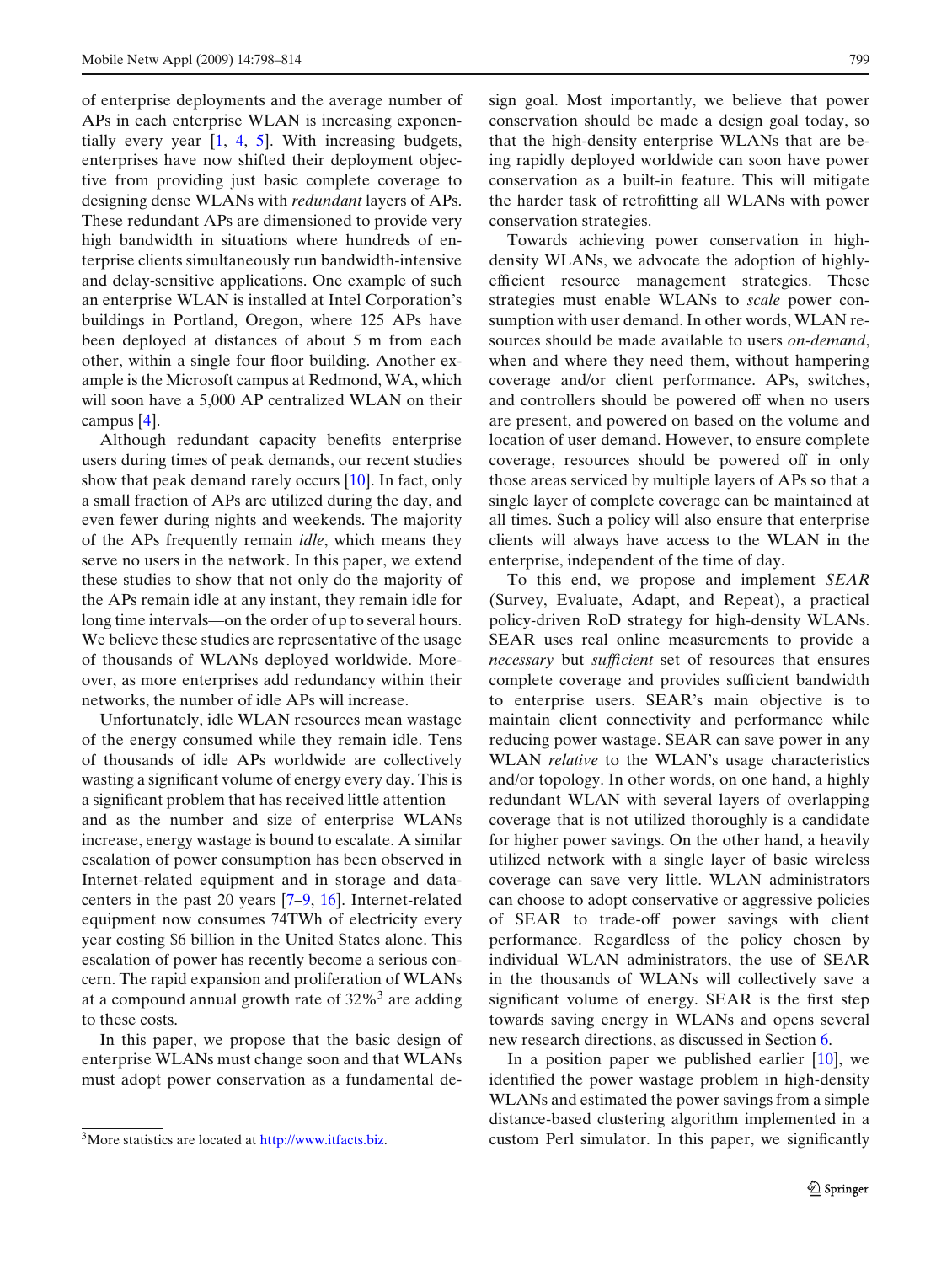<span id="page-2-0"></span>extend our initial proposal, with the following specific contributions:

- Detailed discussion of the problem of energy wastage in large-scale WLANs due to the hundreds to thousands of idle APs world-wide.
- Description of resource management strategies for power conservation in WLANs and the impact of design choices.
- The design of a new *practical* policy-driven RoD strategy called SEAR. SEAR uses measurements to dynamically power on or off WLAN APs based on the location and volume of user demand, and manages user associations to ensure complete coverage and sufficient bandwidth to users.
- Demonstration of SEAR's deployment feasibility through its implementation on two wireless networks in our department building, using simple modifications to the current WLAN AP device drivers and network architecture.
- Determination of SEAR's deployment success through the study of three key metrics: coverage, client performance, and client (re-)associations.

# **2 High-density WLANs**

In this section we discuss the architecture of a typical high-density, centralized WLAN. We present case studies of two enterprise WLANs, highlighting their active and idle usage patterns. These case studies show that enterprise WLANs in different scenarios experience significant idle times. Because of these idle times, a RoD strategy such as SEAR can be used to save energy.

# 2.1 Architecture

Traditional WLANs consist of APs that provide simple network connectivity for wireless devices in an area. Each of the APs is attached to a wired switch on the network. Each AP independently executes association, authentication, IP address acquisition, and data exchange operations with the WLAN users. This independent execution results in a significant management challenge for the hundreds of APs in a single WLAN. To simplify configuration and management of large-scale enterprise WLANs, companies such as Aruba, Meru, Symbol, Trapeze, and Cisco are now selling WLANs that can be managed centrally, as shown in Fig. 1.

In centralized WLANs, the APs, called *thin APs*, provide a simple *point of attachment* for WLAN users. The APs are connected to switches that form the wired



**Figure 1** A centralized WLAN infrastructure

back-haul of the WLAN. These APs execute timecritical, but non-intelligent functions of responding to client probe requests, and transmitting periodic beacon frames that provide clients with the AP's capability information. Other complex MAC layer functions, such as authentication, association, data processing, and data acknowledgments, are all executed at the central controller. The APs and the controller communicate using GRE or LWAPP tunnels formed over the wired backhaul network [\[3](#page-16-0)]. Each AP encrypts all MAC layer frames received from clients and tunnels those frames to the central controller. Similarly, the central controller tunnels MAC-layer frames to each client via the AP with which the client is associated. The wired back-haul consists of either a single or multiple layers of inter-connected switches, depending on the WLANs' deployment characteristics. In many WLANs, the switches also power the APs via IEEE 802.3afspecified *Power-over-Ethernet* (PoE) ports.

# 2.2 Redundancy

The objective of enterprise WLAN deployments has moved beyond just ensuring basic coverage to all areas of the enterprise. Now, enterprise WLANs provide several additional, or *redundant* layers of non-interfering APs with overlapping coverage areas. Such redundant layers of APs provide sufficient capacity for high bandwidth demands and also protect the network against faults and failures. The number of redundant layers of APs varies based on the usage characteristics, design policies, and budget restrictions of the enterprise.

# 2.3 Case studies

In this section we present case studies from two different large-scale enterprise WLANs. The first WLAN, deployed inside a building of the Intel Corporation in Oregon, consists of 125 APs deployed on four adjacent floors of a single building. Each floor of the building is 80 m  $\times$  38 m. The APs are deployed such that one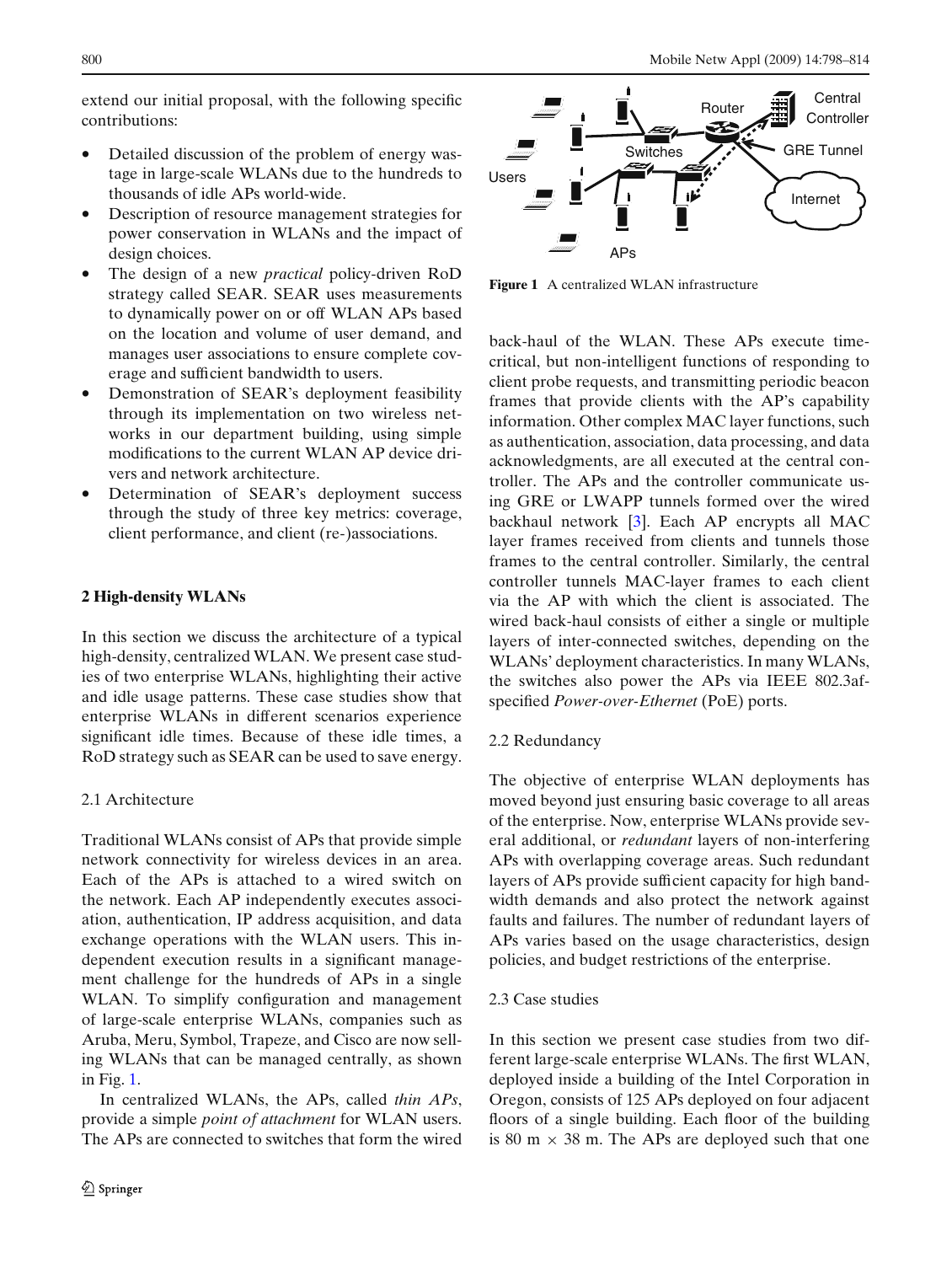AP serves four to six office cubicles in the immediate proximity of the AP. This results in a high-density of APs in the building. The WLAN's purpose is to provide sufficient capacity for the four closest users using voice, data and multimedia applications simultaneously. The second WLAN, deployed on the Dartmouth college campus [\[1](#page-16-0)], consists of 500 APs spread across 188 buildings in a 4 km  $\times$  5 km area. The purpose of this WLAN is to provide basic Internet connectivity to users.

To understand the usage patterns of the APs in each WLAN, we use Simple Network Management Protocol (SNMP) logs collected from each AP at 5-min intervals for a period of 1 month in June 2006 for the Intel WLAN and November 2004 for the Dartmouth WLAN [\[13\]](#page-16-0). Each SNMP log contains a record of the number of users associated with the AP, and the number of traffic bytes sent and received between each user and the AP. We use this information to compute two metrics, the percentage of idle APs and the idle AP duration, to better understand the usage characteristics of the APs in both WLANs.

**Percentage of idle APs:** WLAN APs are considered *idle* when no users are associated with the APs and therefore the APs are not sending or receiving data traffic. We compute the percentage of idle APs throughout each time interval out of all APs in each WLAN using the SNMP logs. Figure 2a and b shows the percentage of idle APs per hour in WLANs A and B. The peaks and troughs in the figures indicate night and day times, respectively. We observe that 10% to 80% of the APs in the Intel WLAN are idle during the month, whereas 20% to 65% of the APs are idle in Dartmouth WLAN. A smaller percentage of Dartmouth WLAN APs remain idle because of its lower density of APs; users have fewer choices of APs for association. As a

result, an AP is more likely to be used by one or more users.

**AP idle duration:** The AP idle duration metric indicates how long each AP remains idle before at least a single user associates with the AP. Using SNMP logs from both WLANs, we show in Fig. 2c the CCDF of the lengths of time each AP remains idle during the data collection period of 1-month. We observe that more than 70% of the Intel WLAN APs are idle for more than 60 contiguous minutes, while more than 50% of the Dartmouth WLAN APs are idle for more than 60 min. Some of the APs remain idle for more than a full day. These idle times can also be attributed to nights and weekends when few or no users associate with the APs.

### 2.4 Power consumption: how much?

In centralized WLANs, the three main consumers of energy are APs, switches, and controllers. Each AP typically draws up to 10 W power from PoE ports on PoE-compatible switches, from the 15.4 W allocated per port by PoE specifications. Each WLAN switch, with 24 to 72 PoE ports, consumes up to 350 W each per hour. This consumption of 350 W is in addition to the power the switches supply to the APs connected to them. Commercial central controllers of centralized WLANs provided by Aruba, Meru, Trapeze, Symbol, and Cisco, that can manage up to 512 APs and 8,192 users, consume up to 466 W.

Based on these numbers alone, 100 APs consume about 8.76 MWh of energy per year. Such energy consumption in tens of thousands of APs is far from negligible even today—and will continue to increase as WLAN densities increase.



(a) Percentage idle APs in Intel WLAN.

Time (Week) (b) Percentage idle APs in Dartmouth WLAN.

 $0 \t 1 \t 2 \t 3 \t 4 \t 5$ 



(c) AP idle times in both WLANs.

**Figure 2** Percentage of idle APs per hour and idle times of APs in Intel and Dartmouth WLANs

20 40

60 80

Percentage of idle APs

Percentage of idle APs

100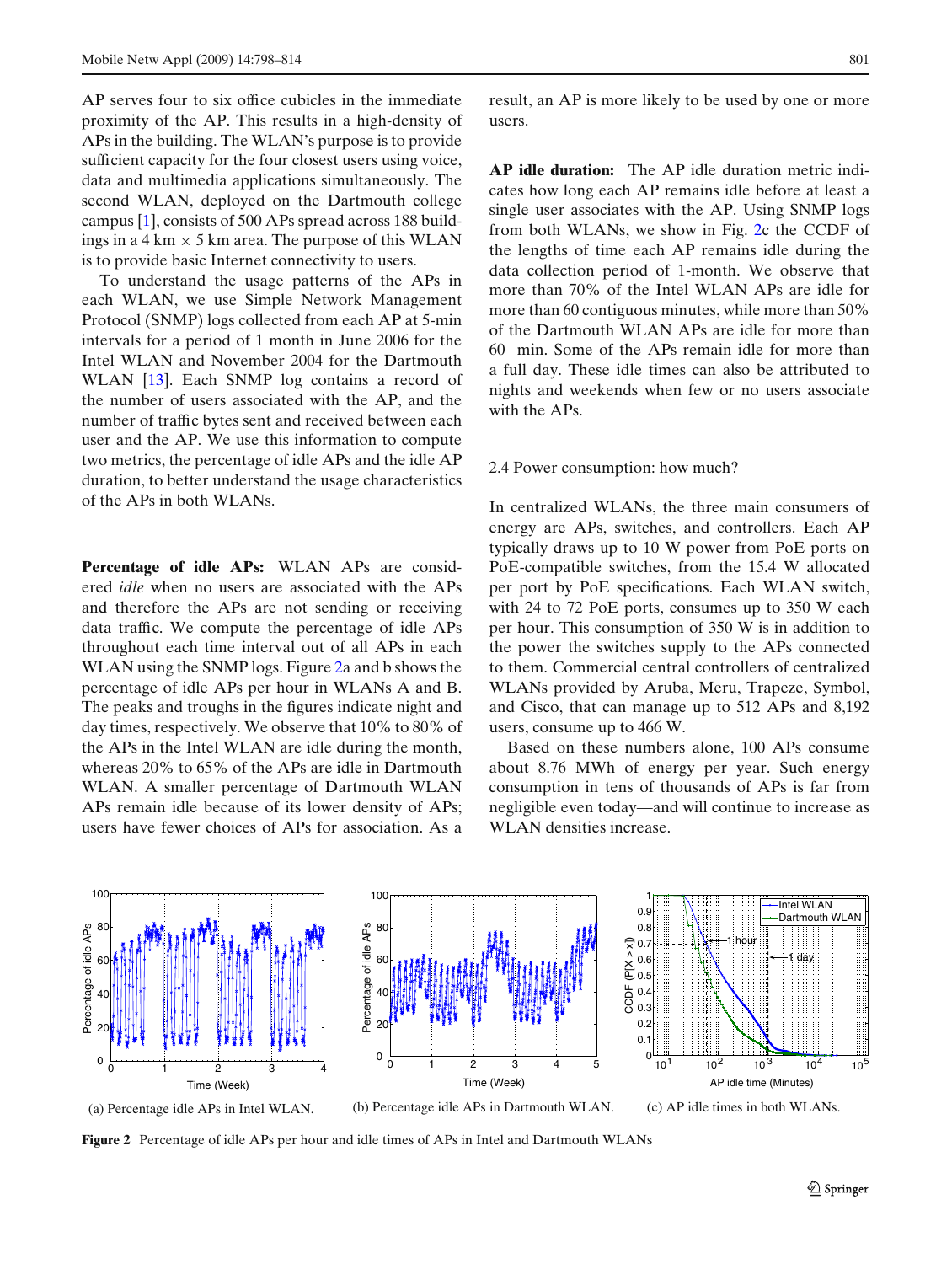# <span id="page-4-0"></span>2.5 Power wastage: does it matter?

Today, 74 TWh of electricity is consumed by Internetrelated equipment installed in the United States alone [\[8\]](#page-16-0). This consumption of energy has increased dramatically only in the past 20 years. Research institutions and universities are currently devising techniques to reduce consumption in such networks and devices. Similar trends in the wireless networking industry are adding to this power consumption. The enterprise WLAN market is growing at the compound annual growth rate of  $32\%$ , <sup>4</sup> with more than 50% of the organizations in the US deploying WLANs. Because WLANs are known to increase work productivity, enterprises are investing in denser deployments of WLAN APs. Aruba Networks, the leading WLAN vendor, has reported acquiring 100 new customers for their centralized WLANs per quarter, with an average of 75 APs per WLAN.<sup>5</sup> Tropos, a leading wireless mesh network vendor, has deployed more than 500 mesh networks in city downtowns and other municipal areas with hundreds of routers.<sup>6</sup> As millions of dollars are spent on dense WLAN deployments, the aggregate power wasted in each of those WLANs will rapidly increase since they are unlikely to be used at their peak capacity at all times.

### 2.6 Power conservation: why now?

We believe that serious steps need to be taken *as soon as possible* to reduce energy consumption before more access points and routers are deployed around the world. If energy conservation is not given a serious thought today, wireless devices will continue to waste energy. Moreover, rewiring a four-storey building costs five times more than a new deployment itself.<sup>7</sup> As a result, a significant amount of power could be saved if WLANs were designed with power conservation as a design goal [\[10\]](#page-16-0).

While wireless networks of different usage characteristics are likely to save different volumes of energy, we believe that any power savings within a network will contribute to large cumulative savings worldwide. For that matter, even if all the wireless access points deployed in homes adopt power conservation strategies, the cumulative savings will be enormous. Power conservation in WLANs is similar to the *Energy Star* initiative where close to negligible savings within 300 million household products have cumulatively saved \$14 billion in the year 2006 alone.<sup>8</sup>

# **3 Resource on-demand WLANs**

To reduce the unnecessary wastage of energy in largescale and high-density WLANs, we introduce the notion of *Resource On-Demand (RoD)* WLANs. The main objective of RoD WLANs is to efficiently manage WLAN resources to save energy while ensuring scenario-specific end-user performance guarantees. When user demand is scarce, RoD WLANs *reduce resource redundancy* by strategically powering off WLAN resources (APs, switches, and routers). As a result, WLAN coverage is still maintained; only redundant coverage is reduced. When user demand increases, WLAN resources are powered on to scale resource and coverage redundancy proportionately. In high-density WLANs, RoD strategies will thus reduce energy wastage without adversely impacting coverage and enduser performance.

# 3.1 RoD strategy classes

RoD WLANs can adopt two different classes of operating strategies, as described below.

**Demand-driven:** Using demand-driven RoD strategies, WLANs can power on or off resources based on the user demand assessed by the WLAN at a given time. The determination of demand is based on the computation of one or more appropriate parameters, such as the number of active users in the network and the volume of offered traffic load. In typical demanddriven strategies, the WLAN's central controller periodically collects information from the APs, estimates user demand using scenario-specific parameters, and then computes the *best* set of APs, switches, and routers that will satisfy the estimated user demand. The advantage of these strategies is that the WLAN can, at all times, ensure high energy savings and satisfy end-user performance. However, the trade-off is in the overhead of assessing user demands and continuously reconfiguring the APs. Therefore, demand-driven strategies are suitable in scenarios where the user demand may vary significantly over time. For instance, demand-driven RoD strategies may be used on university campuses wherein user demand is expected to vary significantly on a daily, as well as seasonal, basis.

[<sup>4</sup>http://www.itfacts.biz/.](http://www.itfacts.biz/)

[<sup>5</sup>http://www.arubanetworks.com/company/press/2005/07/18.](http://www.arubanetworks.com/ company/press/2005/07/18)

[<sup>6</sup>http://www.tropos.com.](http://www.tropos.com)

[<sup>7</sup>http://www.arubanetworks.com/technology/.](http://www.arubanetworks.com/technology/)

[<sup>8</sup>http://www.energystar.gov/.](http://www.energystar.gov/)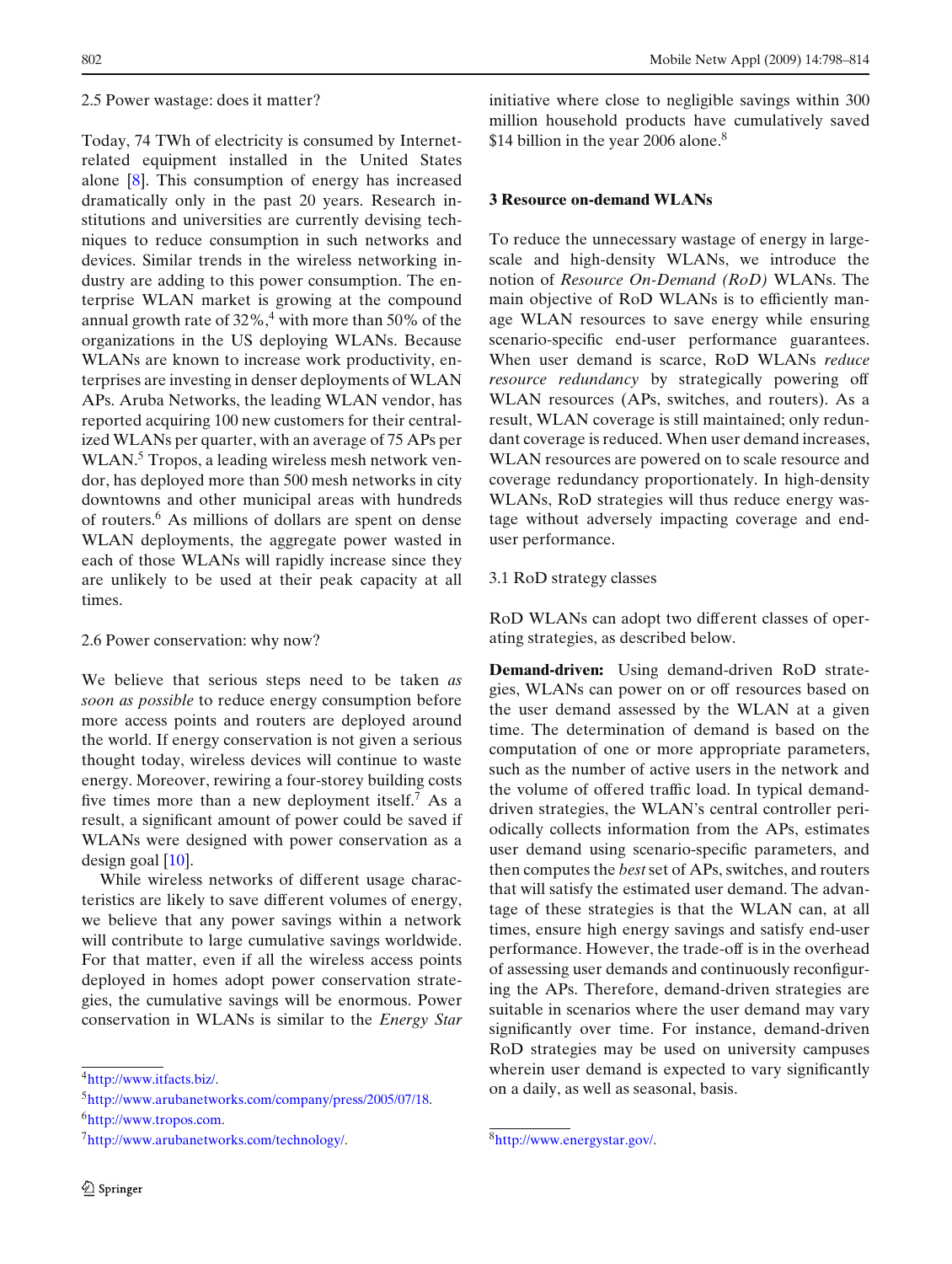<span id="page-5-0"></span>**Schedule-driven:** Schedule-driven RoD strategies use pre-determined schedules to power on and off specific WLAN resources. These schedules can either be determined from WLAN historical usage patterns or can be based on the administrators' experience. The advantage of using schedules stems from their minimal processing overhead. However, the trade-off is that they fail to power on or off the necessary and sufficient set of resources during times of unexpected change in user demand. As a result, schedule-driven solutions are suitable for scenarios where user demand is closely predictable. For instance, during most conferences and meetings, schedules are predetermined and users are expected to primarily be present during meeting times [\[11](#page-16-0)]. In such scenarios, network managers may decide to power all the APs before a meeting begins and power all of them off shortly after the meeting is over.

### 3.2 RoD WLAN design requirements

To ensure the successful adoption of RoD solutions in today's WLANs, both classes of RoD strategies should follow a set of design requirements. These requirements allow RoD strategies to achieve their objective of conserving energy without adversely impacting enduser performance. The requirements for an RoD strategy are the following:

**Requirement 1:** *Ensure coverage***:** A good RoD strategy is required to maintain the same coverage as its always-on counterpart. In other words, powering off APs must not create coverage holes where users cannot receive service.

**Requirement 2:** *Maintain client performance***:** A good RoD strategy should offer the same service to clients even when part of the infrastructure is off. Client service levels can be maintained by avoiding WLAN topologies in which clients are far away from their closest AP or in which an AP is required to support so many clients that congestion occurs. Within such topologies, clients may experience an increase in packet loss or reduction in the sustainable transmission rate due to weak wireless links or congestion. A good RoD strategy should be able to deliver performance equivalent to that of an always-on network.

**Requirement 3:** *Avoid frequent client re-associations***:** The powering on and off of WLAN APs by RoD strategies can force clients to change their associations between APs. Frequent re-associations are undesirable because re-association delays can break clients' traffic flows and thereby impact their performance. A good

RoD strategy should avoid frequent client disconnections from the WLAN.

Based on these requirements, we develop a RoD strategy called *Survey, Evaluate, Adapt, and Repeat (SEAR)*. In the following section, we discuss in detail the design of SEAR, and feasibility of deploying SEAR in current WLANs.

# **4 SEAR**

SEAR is a demand-driven RoD strategy for WLANs that efficiently manages APs in high-density WLANs and adheres to the design requirements discussed in Section [3.](#page-4-0) Because it is policy-based, it can be tailored to achieve the performance desired by WLAN administrators. Based on the policies used, SEAR can conserve energy while maintaining the same performance clients receive in the always-on WLAN. SEAR is designed to be demand-driven because it can then be easily deployed as well as effectively save power within a wide variety of WLAN scenarios.

SEAR resides on the central controller of a centralized WLAN through which it can control all APs. Similar to commercial central WLAN controllers, SEAR is assumed to have complete knowledge of the physical positions and state of all APs so that it can efficiently achieve the desired performance and also power the APs on or off as necessary. SEAR uses intelligent techniques to collect user and traffic information from the APs to accurately estimate user demand. Based on the operation policies chosen by network administrators, SEAR powers on or off APs to save energy, while at most minimally impacting end-user performance. While in the absence of a central controller, distributed strategies such as Wake-on-WLAN [\[15](#page-16-0)] can be utilized to power on or off APs based on the APs' local information, we believe that by leveraging the information collected by a central controller, SEAR can make better decisions to save more energy. The operation of SEAR is comprised of four components, as shown in Fig. [3:](#page-6-0) green clustering, user demand estimation, topology management, and user association management. The green clustering algorithm clusters APs and selects one cluster-lead AP per cluster. SEAR uses the information provided by the green clustering algorithm to initiate a cycle of estimating user demand and performance, powering on or off APs, and managing user (re-)associations. SEAR is a demand-driven strategy as discussed in Section [3,](#page-4-0) because we intend to present a generic RoD framework for any centralized WLAN independent of traffic load characteristics; in WLANs where traffic load is predictable, a schedule-driven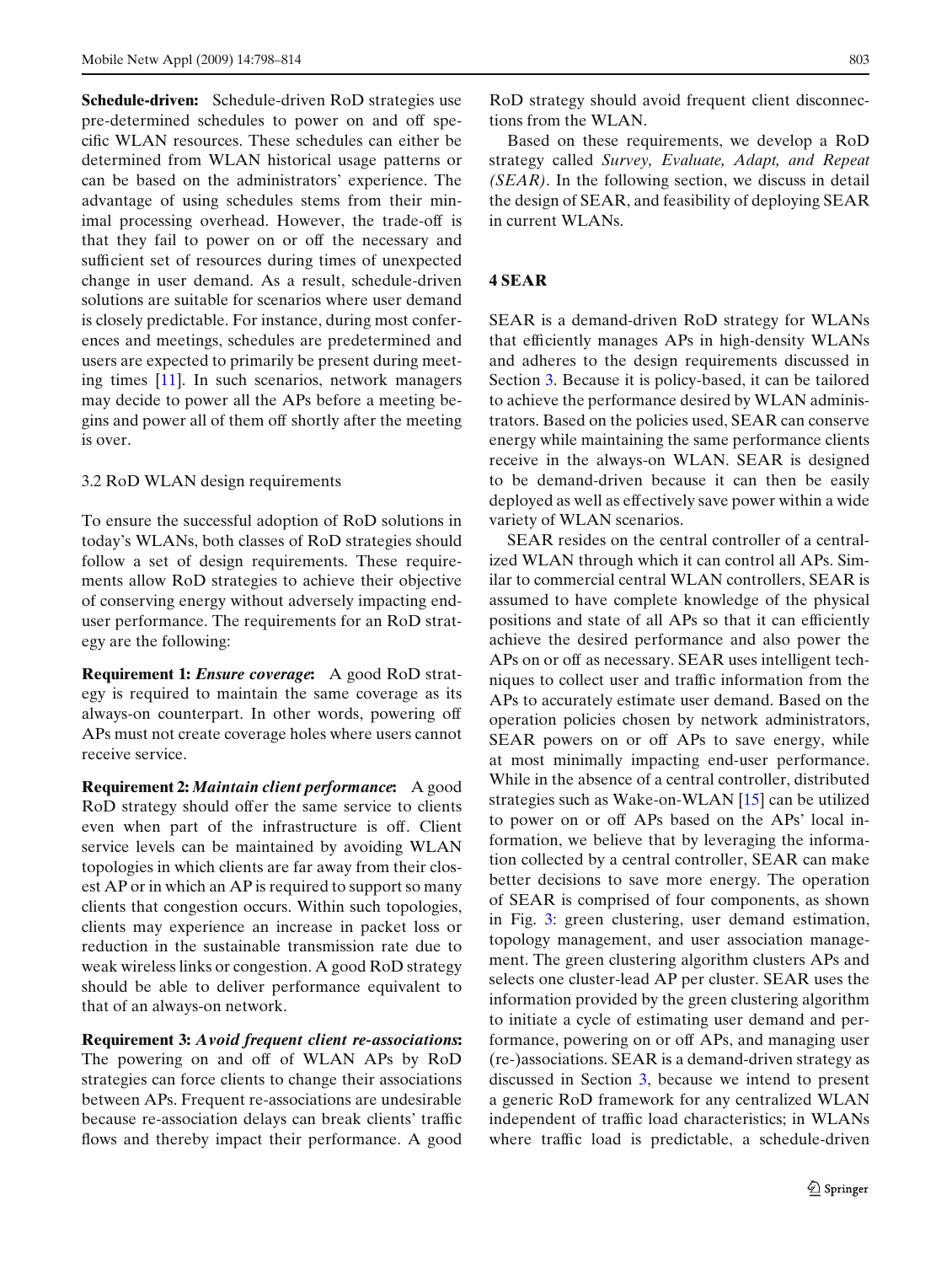<span id="page-6-0"></span>

**Figure 3** Components of SEAR

strategies may be utilized in order simplify the operation of SEAR. In this section, we discuss in detail the design of SEAR's components and their advantages and trade-offs.

# 4.1 Green clustering

SEAR uses a clustering algorithm, called *green-clustering*, to form clusters of APs that are close to each other. The premise of green-clustering is that if APs are in close proximity, a single AP from each of these clusters of APs is sufficient to provide basic coverage to users in the vicinity of any AP within that cluster. As an illustrative example, consider five APs *A* to *E* shown in Fig. 4a placed within close proximity. In Fig. 4b, AP *E* provides coverage to the areas covered by APs *A* to *E*. Moreover, the transmit power of the single APs' radio can be increased to provide *extended* coverage, as illustrated in Fig. 4b. In such a way, users within the new *cluster coverage region* will be able to maintain the same high data-rates, regardless to which AP in the cluster they are connected. Formation of green-



**Figure 4** Illustration of cluster formation



clusters is feasible in high-density WLANs such as the ones described in our case studies in Section [2.](#page-2-0) This is because redundant APs are deployed close to each other with overlapping coverage areas to provision high capacity to users in their close proximity. The following sections describe the steps of green-clustering.

# *4.1.1 Neighborhood discovery*

In the first step of green-clustering, we determine whether two APs*i* and *j*that belong to the same WLAN can be members of the same cluster. Consider the APs in Fig. 5a as an example of a set of APs in a WLAN. Two APs in a WLAN can be members of the same cluster if they are in close physical proximity of each other. We use a passive measurement technique to determine the proximity of APs. In this technique, the central controller configures each APs' radio to the same channel for a 1-min interval, even while the APs provide connectivity to users in the WLAN. The APs then use a virtual interface $9$  to monitor the beacon messages sent by other APs in the network.<sup>10</sup> The 1 min interval is long enough for the central controller to configure all APs and to record beacon messages over several seconds. Intervals longer than 1 min may be used if the channel characteristics are observed to vary significantly over the minute. Each AP *i* records the number and signal strength of beacon messages received from all APs. If the *median* number of beacon messages AP *i* receives from every other AP *j* per second is denoted as  $\alpha_{(i,j)}$  and the *median* signal strength of the beacons is

<sup>&</sup>lt;sup>9</sup>The MadWiFi device driver for Atheros chipset wireless cards allows devices to use an AP mode as well as a sniffing monitor mode to operate simultaneously over the same physical wireless interface.

 $10B$ eacon messages are typically sent by APs at 100 ms intervals to announce their presence to the clients in the network.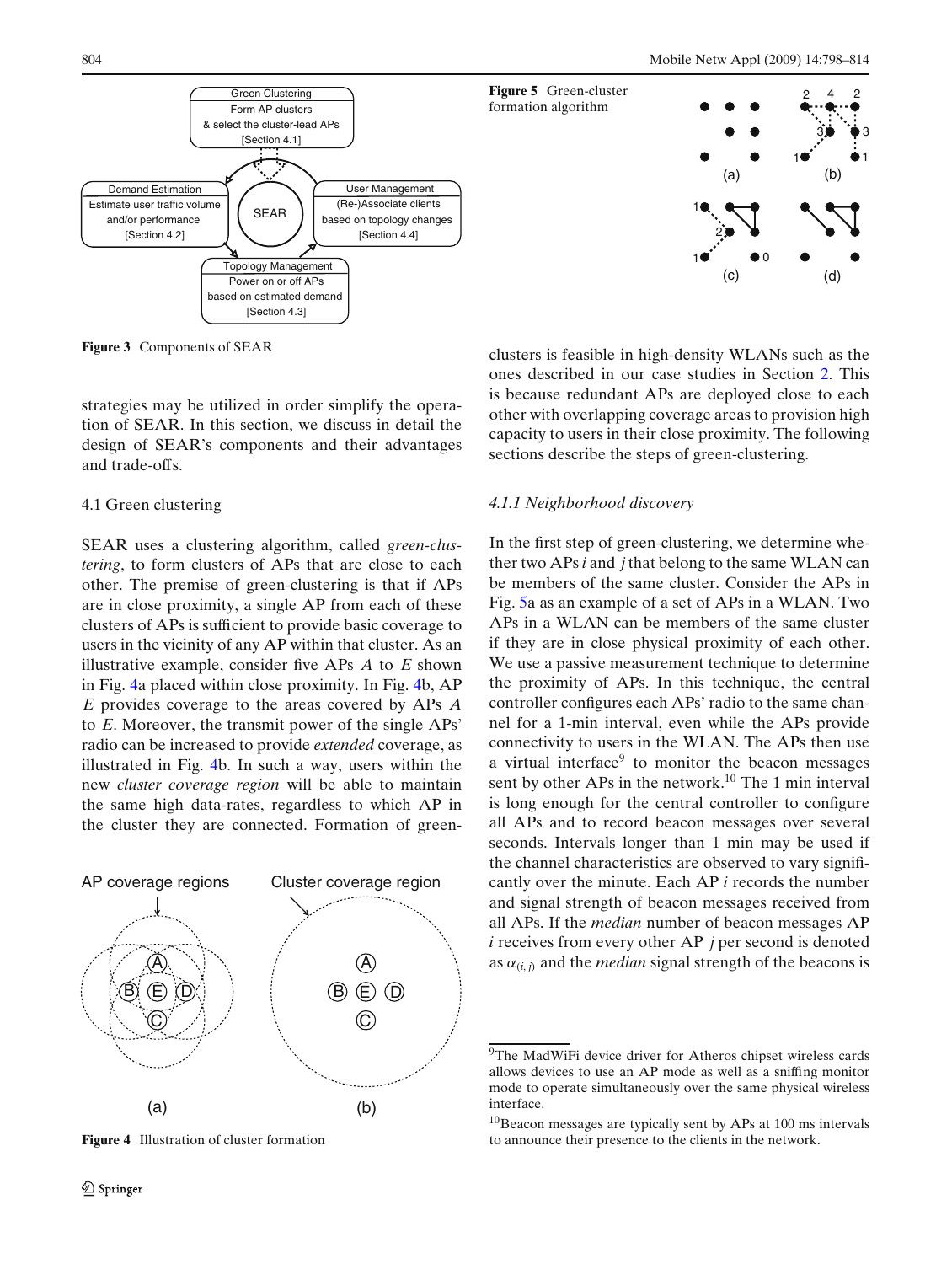denoted using  $\beta_{(i,j)}$ , then two APs *i* and *j* are assumed to be in close proximity to each other if and only if:

$$
\alpha_{(i,j)} \geq N_{\text{thresh}}
$$
 and  $\alpha_{(j,i)} \geq N_{\text{thresh}}$ , and  
 $\beta_{(i,j)} \geq S_{\text{thresh}}$  and  $\beta_{(j,i)} \geq S_{\text{thresh}}$ 

where  $N_{\text{thresh}}$  and  $S_{\text{thresh}}$  are pre-determined thresholds for the median number of beacons per second and the median signal strength of the beacons, respectively. We call the relations shown above the *Neighborhood AP condition*. For our experiments, we choose  $N_{\text{thresh}}$  and *S*thresh as 9 and −50 dB, respectively. A value of 9 for *N*thresh ensures that for a pair of APs to belong to the same cluster, they should be close enough so that both the APs reliably receive at least 9 out of 10 beacons from each other.<sup>11</sup> We choose  $S_{\text{thresh}}$  as −50 dB. These threshold values ensure that the APs are in very close proximity to each other and their wireless signals are minimally attenuated due to walls, furniture, doors, windows, or other physical objects. Our choices of threshold values ensure that the clients in close proximity of either AP *i* or *j* will receive high packet delivery from either of the two APs.<sup>12</sup> In Section [5](#page-10-0) we show that these values yield good clusters in our evaluation.

Using this technique, every *i* and *j* pair of APs is evaluated for its neighborhood AP conditions. The pairs of APs that satisfy the above condition are added to each others' *neighborhood sets*. At the end of each measurement cycle, which can occur as little as once a day, the neighborhood sets  $R_i$  of all APs *i* in the WLAN are computed. For instance, in Fig. [5b](#page-6-0), the dotted lines between APs indicate that the pair of APs belong to each others' neighborhood sets. The measurement cycle can be executed once a day when significant changes in the physical characteristics of the scenario are not expected within the day. These measurements require all the APs to be configured on the same channel, which, if done frequently, can negatively impact enduser performance. However, shorter time intervals for measurements can be used in more dynamic scenarios.

#### *4.1.2 Cluster formation*

The second step of green-clustering uses the neighborhood sets for all APs to form clusters of APs. We utilize a fast greedy clustering approach, similar to the algorithm suggested by Bejerano [\[6\]](#page-16-0). Consider *Ri* as the neighborhood set of AP *i*, and  $n_i \leftarrow ||R_i||$  as the

number of neighbors present in the neighborhood of AP *i*. The *ni* values for all APs are shown in Fig. [5b](#page-6-0). Another set *C* is used in this algorithm, which consists of information on the clusters of the APs and the members of each cluster of AP. Cluster set *C* is initialized to 0,  $C \leftarrow \emptyset$ . We then select an AP *i* with the largest  $n_i$  at any iteration of cluster formation. We use the AP with the maximum  $n_i$  because that AP  $i$  is likely to form the largest green-cluster in the WLAN. In our example, the AP with  $n_i = 4$  is chosen as the AP to form the first cluster.

Once *i* is chosen, we instantiate  $C_v$  as a cluster, add *i* as the first member of the cluster, and simultaneously remove *i* from all neighborhood sets of other APs. Once  $i$  is added and  $C_v$  is formed, we step through all the APs *j* in the neighborhood set  $R_i$  and add them to  $C_v$ as long as every new *j* that is added to  $C_v$  is in the neighborhood set of *every other* AP already added to  $C_v$ . We call this the  $\delta$ -cluster condition [\[14](#page-16-0)]. If the AP *j* satisfies the δ-cluster condition and is added to the cluster  $C_v$ , *j* is removed from the neighbor sets of all its neighbor APs  $k$ , and the  $n_k$  value for all  $k$ s is updated. This is shown in Fig. [5c](#page-6-0) where the APs that form a cluster are removed from the neighborhood sets of all other APs; their updated *ni* values are also shown. We remove an AP from all the other neighborhood sets to ensure that each AP is a member of only a single disjoint cluster. Also note that we include APs in a cluster if and only if they satisfy the  $\delta$ -cluster condition, because otherwise the clients in the vicinity of a cluster may be too far away from an AP in the cluster to maintain a connection.

Once all the APs that satisfy the  $\delta$ -cluster condition have been added to cluster  $C_v$ , AP *i* is made the cluster-head of the cluster, and all the other APs are tagged as secondary APs of  $C_v$ . This algorithm of cluster formation from the neighborhood set of each AP is iterative in the sense that APs are added to a cluster at every iteration and removed from neighborhood sets simultaneously. Since each WLAN consists of a fixed number of finite APs and because APs are added to only a single disjoint cluster, our algorithm is bound to achieve a definite solution [\[6](#page-16-0)]. The final clusters of APs from Fig. [5a](#page-6-0) are shown in Fig. [5d](#page-6-0).

Once SEAR forms green clusters of APs, the clusterhead APs from each cluster remain powered on by default at all times. Since the APs within a cluster are in close proximity from each other, all the clients within the same cluster region will be able to communicate with the cluster-head AP without impacting their performance. Moreover, since the transmit power of APs in a high-density WLAN is often reduced significantly

 $11$  From our experiments we find that requiring each AP to receive all 10 beacons from its neighbors is an overly strict requirement.

 $12$ These values are similar to those presented in a recent study by Reiss et al. [\[18](#page-16-0)].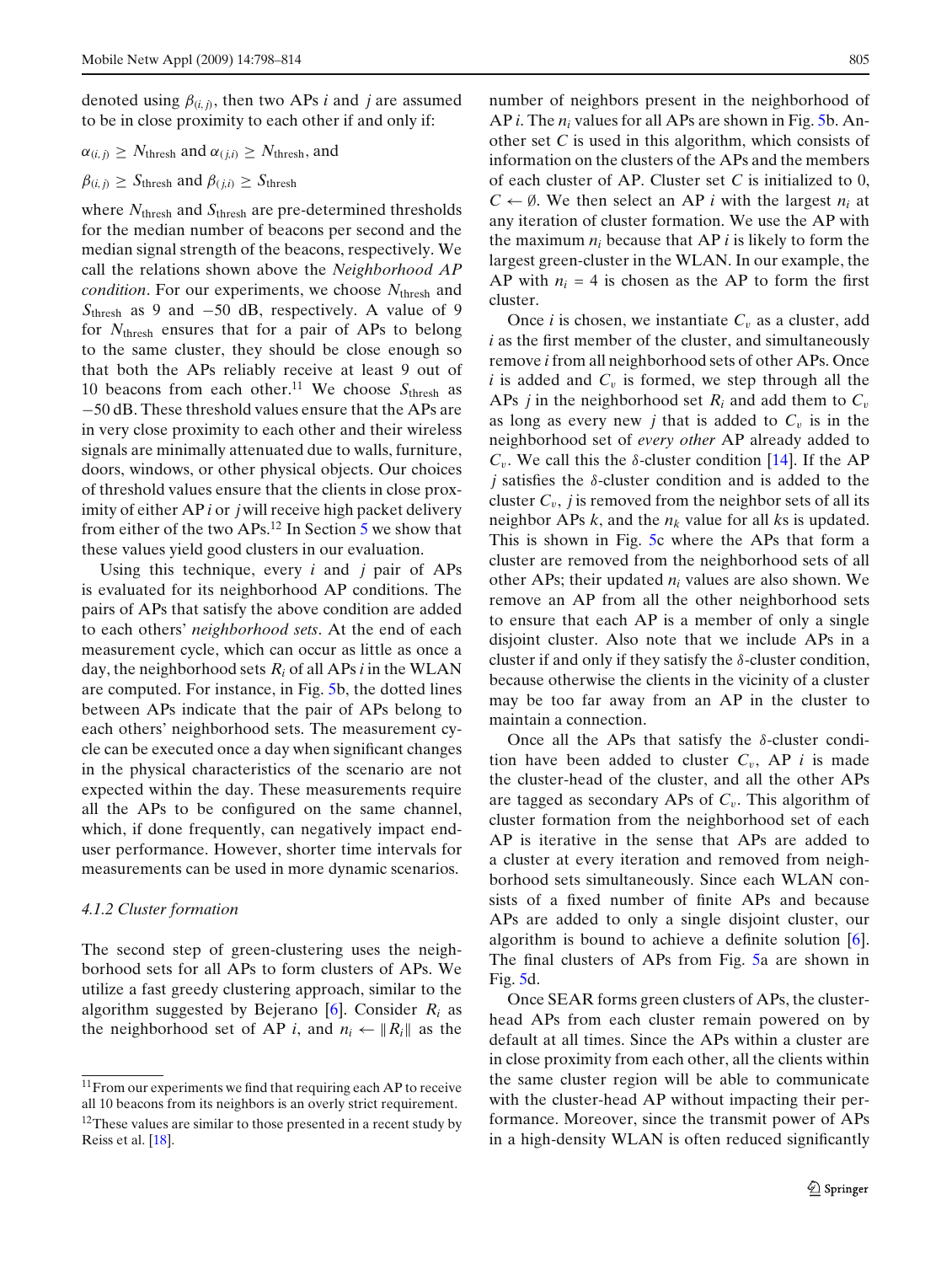to avoid excessive overlapping of AP coverage areas, the cluster-head AP of each cluster may increase its transmit power by default so that the WLAN maintains the same coverage as an always-on WLAN. An increase in the transmit power of the cluster-head AP avoids an adverse impact on end-user performance and will not increase the cluster-head APs' power consumption significantly either. In the next step of SEAR, we explain how other secondary APs are powered on within clusters based on the location and estimated volume of user demand in the network.

# *4.1.3 Trade-offs of clustering thresholds*

SEAR's measurements-based technique of forming green clusters ensures that APs that form clusters are in close proximity of each other. The constraints on the *closeness* of the APs can be varied based on thresholds of signal attenuation *S*thresh and packet loss rate *N*thresh between APs. The choice of thresholds is a tradeoff between power savings and client performance. In other words, low thresholds are indicative of closer proximity between APs, which means smaller sizes of clusters, smaller power savings, but better client performance. Conversely, higher thresholds relax the clustering constraints, which results in larger clusters and more power savings—although, client performance may deteriorate. Based on the acceptable performance bounds of WLANs, administrators can individually choose their thresholds and thereby control the relative power savings within their WLANs. In Section [5](#page-10-0) of this paper, we use low thresholds of 9 and −50 dB to ensure that APs that are extremely close to each other are clustered.

# 4.2 Demand estimation

One of the foremost tasks of any demand-driven RoD strategy is user demand estimation within each greencluster. User demand estimation assists SEAR in making strategic decisions to power on or off the WLAN APs within each cluster. An accurate estimate of user demand is helpful in maintaining client performance, while achieving significant power savings.

The accuracy of the estimate is determined by a set of metrics as well as the usage characteristics of the WLAN. For instance, the count of users in a cluster is a simple metric to estimate user demand. However, the problem with a simple count of users is that it can overor under-estimate user demand within a cluster if many users generate little traffic or few users generate heavy traffic load, respectively. Alternatively, a metric such as the data-rates of frames sent by clients can be used because low frame data-rates indicate the occurrence of frame collisions due to heavy traffic load within the cluster. Unfortunately, frame data-rates are not a direct measure of the user demand in the network.

In this paper we use *channel utilization* (*channel busy time*) to estimate user demand [\[12](#page-16-0), [19](#page-16-0)], because it encompasses the user demand estimation properties of user count as well as data-rates. Channel utilization is defined as the percentage of time the medium remains busy due to the transmission of bytes in the network or due to inter-frame spacings.

Each AP in the WLAN continuously *sniffs* MAC layer data and control frames transmitted by all the clients and APs in its vicinity on the same channel, and computes both the aggregate channel utilization of the medium in the vicinity of each AP, and the channel utilization per client connected to that AP [\[12](#page-16-0)]. Since the MadWifi wireless device drivers for Atheros wireless cards allow a single radio interface to be configured in AP mode as well as monitor mode, the APs may sniff traffic without interrupting or impacting AP operations. The APs periodically send their computed channel utilization values to SEAR's central controller, along with the count of the number of clients associated with the AP and the channel utilization values for each client connected to that AP.

Using all this information sent by APs in the WLAN, SEAR establishes the area in the network with excess demand, based on the cluster to which the APs belong, and the volume of user demand based on the channel utilization metric values computed at each AP. In the next step, we describe how SEAR uses this channel utilization information to power on and off APs in the WLAN.

### 4.3 Topology management

At regular reconfiguration intervals *I*<sub>reconf</sub>, SEAR uses the information on channel utilization values per AP and the number of clients connected to an AP to power on or off secondary APs within a cluster. If the aggregate channel utilization value at any AP *i* exceeds a pre-configured trigger threshold  $T_{\text{thresh}}$  and the number of clients connected to that AP is greater than one, SEAR powers on an additional secondary AP within *i*'s the cluster. The intuition behind this policy is that if more than a single client causes the aggregate channel utilization at an AP *i* to increase to a value greater than *T*thresh, then the cluster of APs to which *i* belongs experiences excess traffic load. As a result, SEAR should power on another AP within the same cluster so that the clients have an additional AP to which they can connect. If the number of clients connected to the AP is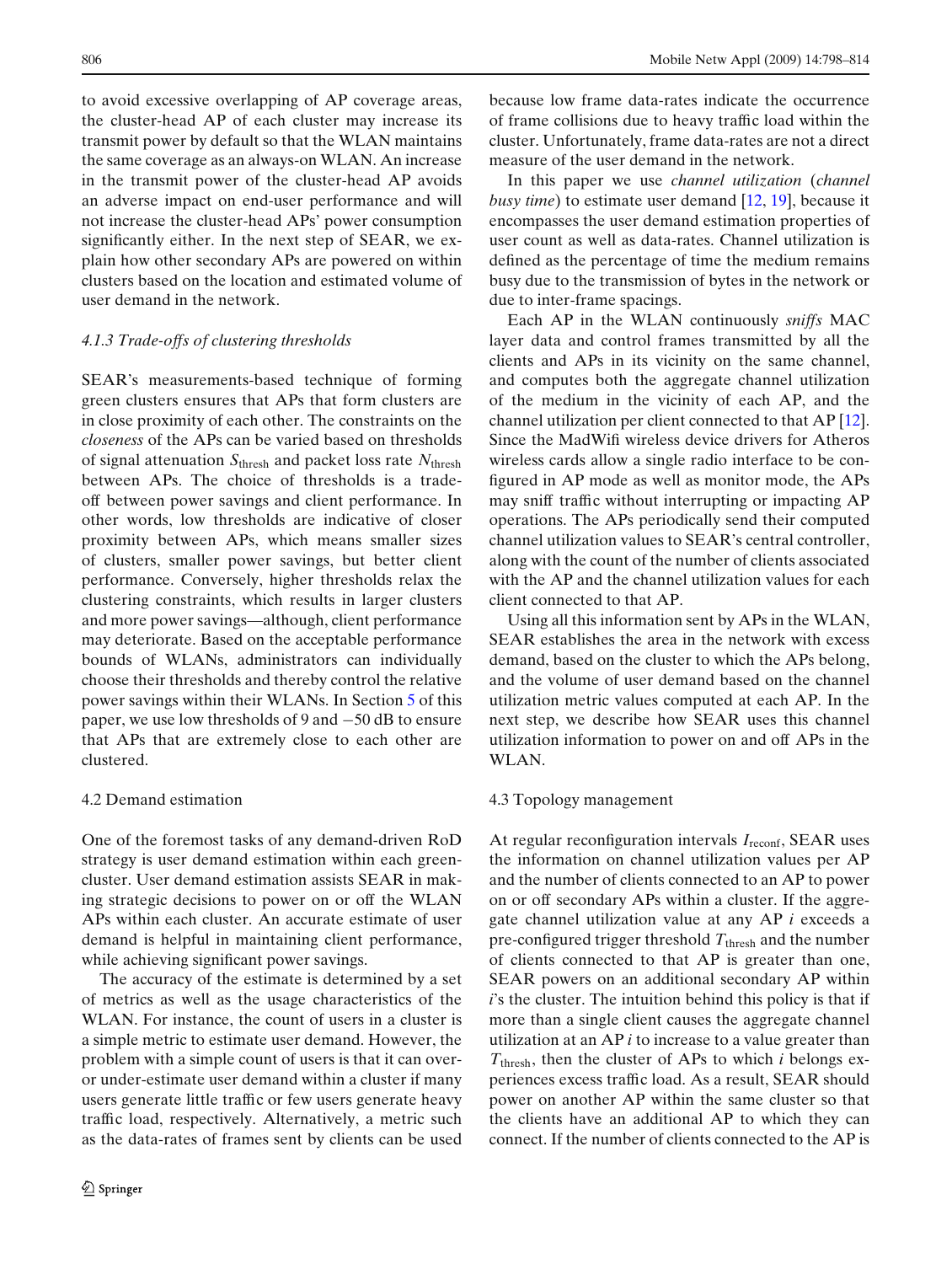one, then powering on an additional AP will not reduce the load per AP because a single user's load cannot be distributed between two APs.<sup>13</sup>

Once the secondary AP within the same cluster is powered on, SEAR ensures that the APs within the same cluster are configured to appropriate channels, that minimize overlap. SEAR distributes the load from the clients between all the APs within the cluster so that the clients receive better performance, as described in the following section. If a secondary AP in the WLAN does not have any clients connected to it for an interval of  $T_{idle}$ , the AP reports this to SEAR's central controller. The central controller powers off this AP so that power can be saved.

**Transmit power settings:** The transmit powers of APs in high-density WLANs are often decreased in order to service clients only in their close vicinity. An RoD strategy such as SEAR can therefore increase the transmit power of APs when fewer APs per cluster are powered on, and decrease the power as more APs are utilized. A detailed algorithm for transmit power control in RoD WLANs is not discussed in this paper, and forms interesting future work. In our experiments, we maintain the transmit power of all APs to their radios' maximum of 19 dBm  $(= 79 \text{ mW})$  at all times.

In the following section we discuss the technique SEAR uses to distribute users and load within APs of a cluster once it powers on or off a secondary AP.

#### 4.4 User management

As discussed in Section [3,](#page-4-0) one of the requirements of a RoD strategy such as SEAR is to reduce association instability and maintain client performance. Because of this requirement, SEAR carefully manages the association of users within the WLAN by reducing excessive roaming of users between APs. SEAR proactively switches clients between APs in a cluster of APs to balance the load detected within a cluster so that each client in the cluster experiences better performance.

Load balancing: At *I*<sub>reconf</sub> intervals, SEAR powers on an additional AP within a cluster if any AP within the cluster reports "overload" to the controller. Let us call the aggregate channel utilization reported by an  $AP$  *i* as  $U_i$ ; the number of clients connected with the same  $AP$  *i* as  $N_i$ ; and the channel utilization per client *c* connected with an AP *i* as  $P_{c,i}$ . SEAR's central controller generates a sorted list of clients per AP *i* based on the  $P_{c,i}$  values.

The SEAR central controller's next step is to move *half* the load from AP *i* to the new AP, say, AP *j*. SEAR moves half the load to the new AP in order to evenly balance the load between the two APs so that the clients connected with either AP experience an equally better performance. To achieve this movement of load, SEAR iteratively moves the client with the greatest traffic load in the sorted list of clients from AP *i* to AP *j*. As the SEAR controller moves a client to the new AP *j*, it updates the aggregate utilization of AP *i* by subtracting the per-client channel utilization of that client. The new aggregate channel utilization for AP *i* after the subtraction is denoted as  $U_i'$ , and utilization on AP *j* is denoted as *Uj*. SEAR continues to move clients from AP *i* to AP *j* until:  $U_i' \leq \frac{1}{2} \times U_i$  and  $U_j \leq T_{\text{thresh}}$ . If a move of a user from *i* to *j* leads to the violation of the second condition, then we proceed down the ranked list until we satisfy the terminating condition. The SEAR central controller repeats this process of balancing load for all the APs that report an aggregate channel utilization value greater than  $T_{\text{thresh}}$ . SEAR chooses to move the topmost client in the sorted list first because such a move is likely to cause the fewest number of clients to handoff from one AP to another. This strategy thus complies with the requirement of an RoD strategy avoiding significant association instability.

We use the above load diversion strategy because it satisfies the third requirement of a good RoD strategy and is easy to implement and deploy. However, the design and implementation of more efficient load diversion mechanisms is interesting future work.

**Enforcing user association:** SEAR uses access control *black lists* to enforce a client handoff between APs. The MadWifi Atheros chipset wireless driver allows an AP to use such black lists of MAC addresses of clients. If the MAC address of a client is present in that list, the AP will not allow the client to associate with it. The advantage of using black-lists on APs is that the clients are forced to associate with only those APs on which they are not black-listed. As a client is moved from an AP *i* to AP *j*, the client is added to AP *i*'s black-list. This forces the client to disconnect from AP *i* and associate with the new AP *j*.

While a black list-based strategy was effective in re-associating users in our implementation of SEAR, we could replace it by using the upcoming IEEE 802.11v [\[2](#page-16-0)] standard where APs can explicitly ask users to re-associate with an alternate AP.

<sup>13</sup>Note that a client in the WLAN is identified by the unique MAC address of its device's wireless interface. As a result, devices with more than one wireless interface will be considered as more than one client.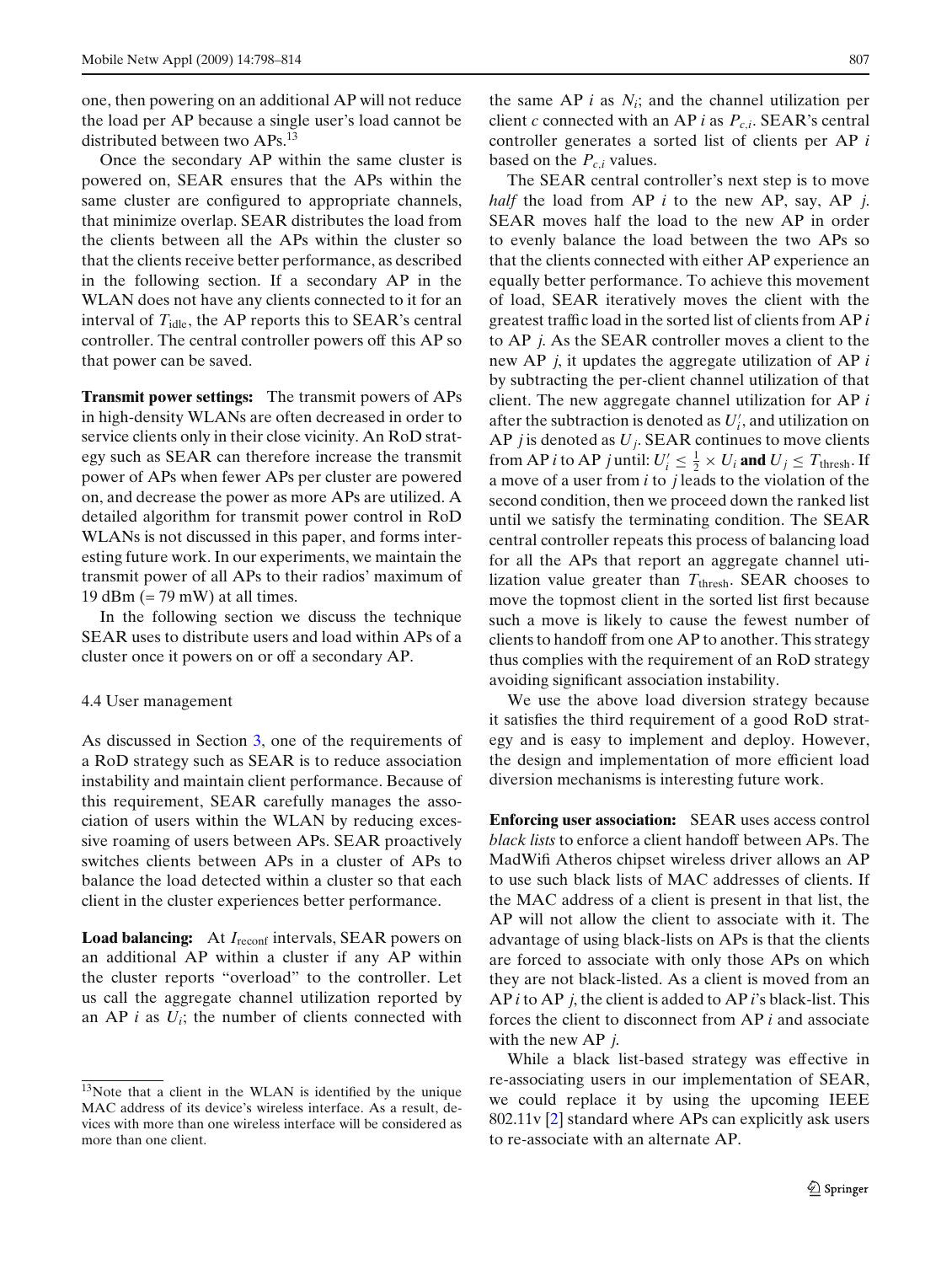# <span id="page-10-0"></span>**5 Evaluation**

In this section we first justify the use of a centralized RoD strategy through the evaluation of a simple distributed strategy. Our evaluation demonstrates the weaknesses of a distributed approach. We then implement and evaluate SEAR in two wireless networks to show that it satisfies the three requirements of a good RoD strategy. The main objectives of implementing SEAR in real networks are to: (a) understand the effectiveness of implementing green clustering within current wireless devices; (b) study the impact of green clustering on end-user performance; and (c) evaluate the feasibility of user and topology management strategies to successfully power on and off APs for energy savings under realistic traffic conditions.

## 5.1 Sniff-n-sleep RoD strategy

To begin, we first evaluate a simple distributed strategy for RoD WLANs. We call this strategy *Sniff-n-Sleep*. Our objective is to show that a simple-to-implement distributed strategy similar to Wake-on-WLAN [\[15\]](#page-16-0) can be used to save energy in a WLAN, but has limitations that are likely to degrade the performance achieved by clients.

Sniff-n-sleep is a strategy in which each AP in a WLAN independently makes decisions to power itself off when it does not see any clients in its vicinity. The APs wake up after a sleep interval  $t<sub>sleep</sub>$  to check whether there are clients in the network requesting access. An AP remains powered on for  $t_{\text{sniff}}$  and stays on upon the detection of a client unless that client associates with a different AP. Otherwise, it goes back to sleep.

We evaluate the sniff-n-sleep strategy to estimate the energy savings and its performance implications in an operational WLAN. For this purpose, we place nine wireless nodes next to nine IEEE 802.11b/g production APs deployed on two adjacent floors of our building. The nine APs provide connectivity to the clients present on the two floors of the building; the location of these nine APs are marked as squares and labeled *A, D, G, H, I, J, K, L*, and *O* in Fig. 6. The nine wireless nodes are small form factor desktop machines running the Linux kernel 2.6 OS. We deploy these nodes to form a WLAN *parallel* to the production WLAN deployed in our building because the production WLAN is not open for experimentation. In this way, our experimental WLAN has coverage nearly identical to that of the production WLAN.

The wireless nodes we use for this evaluation consist of two wireless interfaces with Atheros chipset IEEE



**Figure 6** The floor map of two adjacent floors of our building, indicating the locations of APs, cluster-head APs, and clients

802.11 b/g wireless cards that are controlled by the open-source MadWiFI drivers. Both the interfaces are configured to operate in *monitor* mode and they sniff MAC layer frames on the same channel as their adjacent AP. One wireless interface, called  $if<sub>ap</sub>$ , implements the sniff-n-sleep strategy by powering on and off based on the client activity it observes in its vicinity. When this interface is powered up, it records a time-stamped list of all the wireless MAC layer frames transmitted by the clients in its vicinity. We call this list list<sub>ap</sub>. The second interface, called if<sub>sniff</sub>, remains powered on all the time and records a time-stamped list of *all* the wireless MAC-layer frames transmitted by all the clients; the list is called list<sub>sniff</sub>. The wireless frames recorded by this interface will be the same as or very similar to the frames that the adjacent production AP records.

We performed three sets of experiments, each for a duration of 7 days. In all experiments, we use  $t_{\text{sleep}} =$ 60 s. This value is short enough to avoid long client wait times and long enough to avoid rapid powering on and off of the AP. The problems with powering on and off APs rapidly is that it can cause several client re-associations. We used three values of *t*sniff, 10, 30, and 60 s, for each of the three sets of experiments. The energy savings in each experiment are computed as the percentage of time the  $if<sub>ap</sub>$  interface is powered off over the total time for the experiment. We compare the two lists list<sub>ap</sub> and list<sub>sniff</sub> for each wireless node to identify the frames  $if_{ap}$  missed while it was asleep. The difference *t*wait between the time when a missed frame was detected by if $_{\text{sniff}}$  and the time at which if<sub>ap</sub> wakes up is defined as the *wait time* for the user in the network.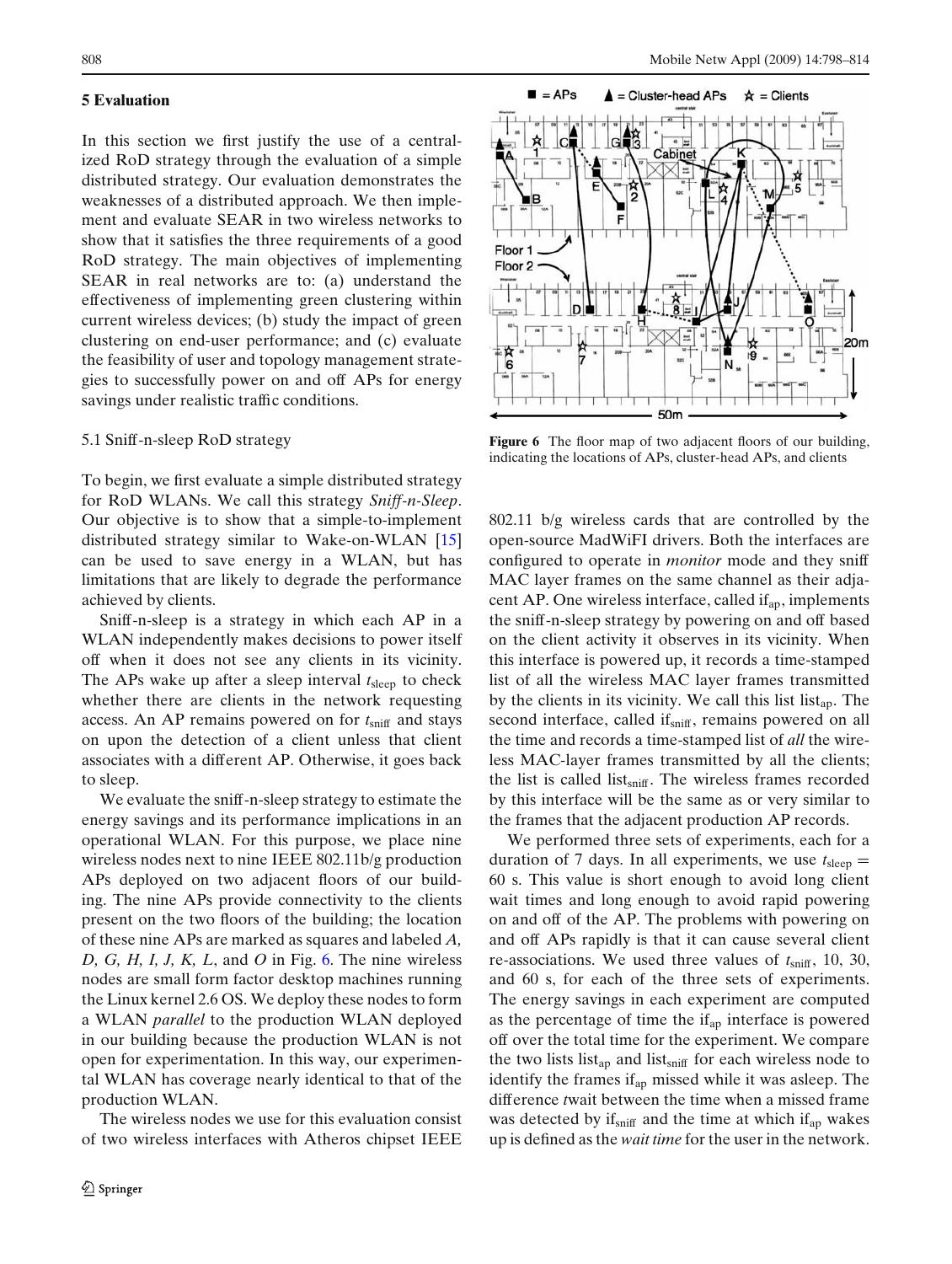We call this interval the wait time because a wireless client may have to wait *t*wait before it detects an AP in its vicinity.

Figure 7 shows the CDF of wait times for users for the three sets of experiments. Not surprisingly, there is a clear trade-off between the energy savings and user wait times for all three sets of experiments. In other words, short  $t_{\text{sniff}}$  results in more energy savings but higher user wait times. With a short  $t_{\text{sniff}}$ , the AP sleeps more often and does not spend enough time checking for the presence of users. Thus, users must wait for a longer duration before they can connect with the AP again.

The evaluation of the sniff-n-sleep strategy shows that even though energy savings can be achieved by deploying a simple strategy, the trade-off is that users must wait up to *t*sleep time before they can even detect the presence of a WLAN. This wait time negatively impacts the user experience. Based on this conclusion, we believe that a well-coordinated strategy such as SEAR should be used to ensure complete coverage in the network and prevent long association wait times.

# 5.2 Performance evaluation of SEAR

We evaluate SEAR to ensure that it satisfies each of the three requirements of a good RoD strategy listed in Section [3.2.](#page-5-0) Since one of the primary objectives of this paper is to understand the feasibility of implementing a RoD strategy using current devices and software, instead of simulation, we use two wireless networks for our evaluation.



**Figure 7** CDF of wait times experienced by APs when  $t_{\text{sleep}} =$ 60 s, and *t*sniff is 10, 30, and 60 s. The percentage energy savings for the three sets are 71.2%, 57%, and 43%, respectively

The first network is a WLAN consisting of 15 APs and nine clients deployed on two adjacent floors of our department building. The locations of these APs are marked as black squares and labeled AP *A* to AP *O* in Fig. [6;](#page-10-0) there are six more APs deployed for this experiment than in the previous section. We deploy these extra APs to create a denser WLAN for the rest of our evaluation. Using this network, we evaluate the impact of SEAR's green-clustering on WLAN coverage and client throughput, and compute the power savings achieved using SEAR.

The second network of three APs and nine client laptops is deployed within a single room. We use this network to closely evaluate the impact of SEAR's user association management mechanisms on the performance of a high density of clients.

### *5.2.1 Ensuring coverage*

In this section we evaluate SEAR's ability to maintain WLAN coverage: the first design requirement for a good RoD WLAN strategy.

**Green cluster formation:** We use our green-clustering algorithm from Section [4](#page-5-0) to cluster the 15 APs in our network. In our experiments, we set *N*thresh and *S*thresh threshold values as 9 and −50 dB, respectively. The pairs of APs that satisfy these thresholds are connected by dotted lines in Fig. [6.](#page-10-0) The seven green clusters of APs, each consisting of 1, 2, or 3 APs are shown using solid lines between each other in Fig. [6.](#page-10-0) In each cluster, the cluster-head AP is identified by a solid triangle.

Although the APs in pairs  $(L, K)$  and  $(M, K)$  in Fig. [6](#page-10-0) are within close physical proximity to each other, they do not satisfy the *neighborhood AP* condition. This is because a thick wall and a metal cabinet exists between the APs which heavily attenuates the wireless signals. If the pair of APs were in the same cluster, we suspect that the clients on either side of the wall may not have been able to communicate with the AP on the opposite side. Based on this observation, we conclude that *using our measurement-based approach for cluster formation is likely to yield clusters that ensure better client performance than an approach that uses Euclidian distances between APs*.

**Client connections:** Once the clusters of APs are formed, we place nine client laptops on two floors of our department building. The locations of these laptops are marked by stars in Fig. [6.](#page-10-0) We choose to spread the clients across the two floors of the department building because the objective of our experiments is to evaluate client coverage and performance in a wide area of the WLAN. The clients are IBM Thinkpad Laptops run-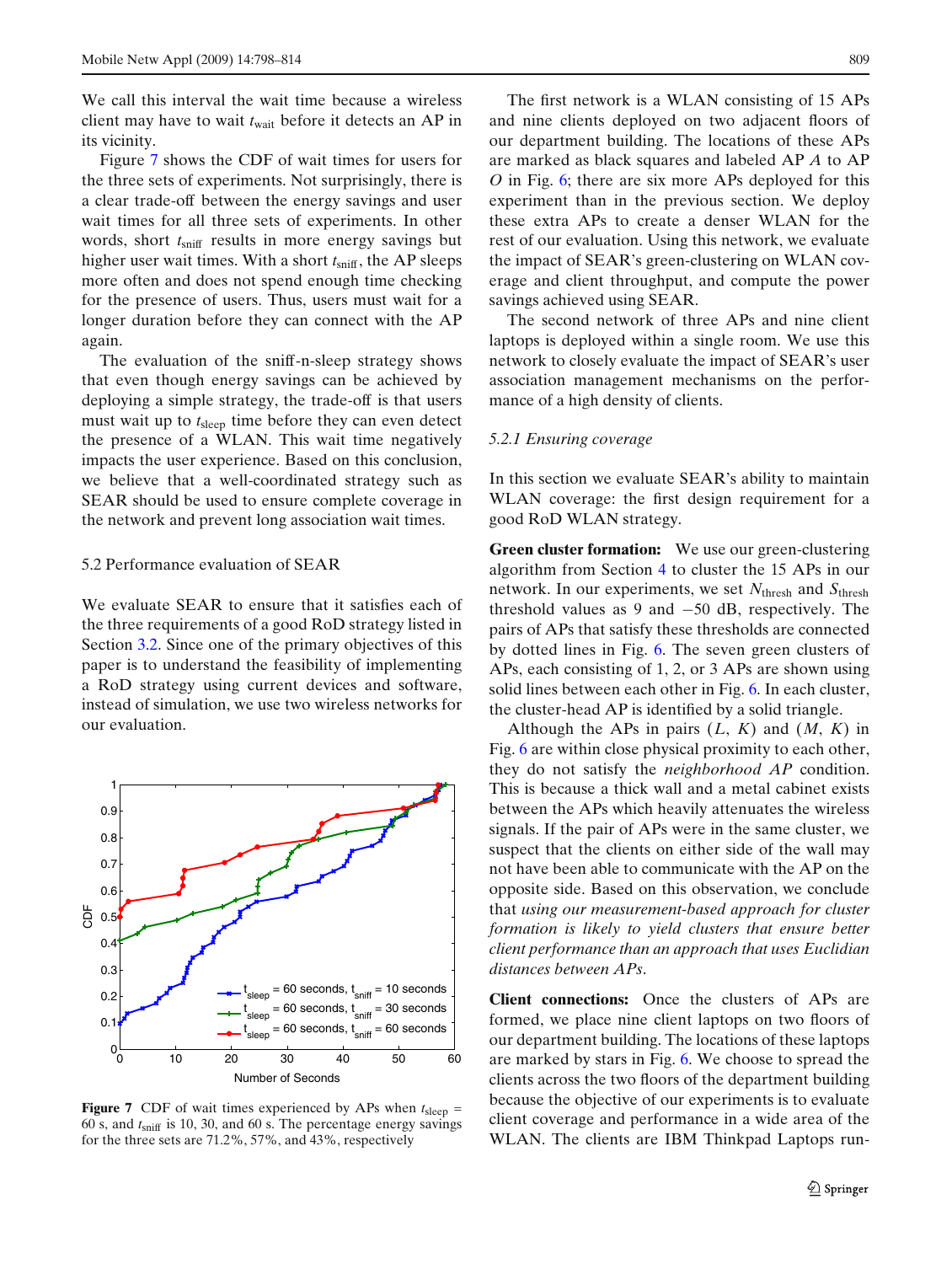ning the Linux 2.6 kernel. The clients are placed on student and faculty desks to mimic real client scenarios. To study the connectivity of the clients with the 15 APs in the network, we utilize a simple two-step application. In the first step, the application tries to associate the client with an AP. If the client can associate with the AP, the application instantiates a bidirectional UDP flow. The UDP flow is used to compute the average throughput of the link between the client and the AP. The same application is used to iteratively compute the throughput between each of the nine clients and 15 APs.

Figure 8 shows the throughput of all the nine clients with the 15 APs. Each bar is a value between 0 and 6 Mbps and represents the client's throughput to the AP. The vertical dashed lines delineate the clusters of APs. We utilize the throughput received by a client as a metric for evaluation because throughput quantifies the quality of the clients' connections with the WLAN.

We make three key observations from the figure: (1) Each client can achieve a non-zero average throughput from more than one AP; (2) the throughput achieved by any client to any AP within the same cluster is almost the same; and (3) each client can connect to at least one cluster of APs. These three observations lead to three corresponding key conclusions about client coverage: (1) A client receives connectivity from at least one AP in our WLAN; (2) If *any single* AP within each of the seven clusters was continuously powered on, each client will still receive almost the same throughput; and (3) *One AP within each cluster is sufficient to provide connectivity to clients placed in a wide area of the two department building floors*.



**Figure 8** Throughput of each client with the 15 APs in a IEEE 802.11b WLAN. The *bars* indicate throughput between 0 and 6 Mbps. The *vertical dotted lines* delineate the seven clusters of APs

#### *5.2.2 Maintaining client performance*

In this section, we use the same 15 AP WLAN shown in Fig. [6,](#page-10-0) to ensure that clients receive the same performance with and without SEAR: the second requirement of a good RoD strategy. However, we now utilize realistic traffic traces on each of the nine client laptops to facilitate the evaluation of SEAR in a realistic network environment. We compute the average throughout achieved by each client as a representative metric for client performance.

**Application traffic traces:** The traffic traces used for this experiment are derived from the SNMP logs of APs in one building of the Dartmouth College WLAN [\[13](#page-16-0)]. During one randomly chosen day, we select a 1-h interval of operation representing the highest volume of traffic exchanged between the clients and the APs. We select such an interval to show that if power savings can be achieved in during an hour of heavy traffic load, similar or larger power savings can easily be achieved during longer intervals of lower traffic load. We then select the nine clients that generate the largest volume of traffic. The difference between two consecutive SNMP logs is used to compute the offered load, or the number of data bytes sent by and received from each of the nine clients. Because SNMP logs do not reveal the exact traffic rate used by the clients, we assume that the traffic rate is uniform throughout the interval between the two SNMP logs.

In the wireless testbed, the nine laptops mimic the nine clients in the SNMP logs. A client instantiates a bidirectional UDP flow with the AP to which it is connected, at a traffic rate derived from the SNMP logs. The aggregate load offered by each of the clients is shown in Fig.  $9a$ . In this network,  $T_{\text{thresh}}$  is set to 60%; our initial experiments showed that 60% channel utilization was a large enough value to not trigger the powering of extra APs too early, and was small enough to not allow the AP to become highly loaded before the load on the AP is diverted to an extra AP.

**Client performance (throughput):** To understand the impact of SEAR on client performance and study power savings, we run two sets of experiments, the first without SEAR and the second with SEAR. In the first experiment all 15 APs remained powered on throughout the length of the experiment. In the second set of experiments, SEAR keeps one AP in each of the seven clusters powered on, while the other eight APs are powered on only if the channel utilization on an AP in its corresponding cluster exceeds the 60% utilization threshold.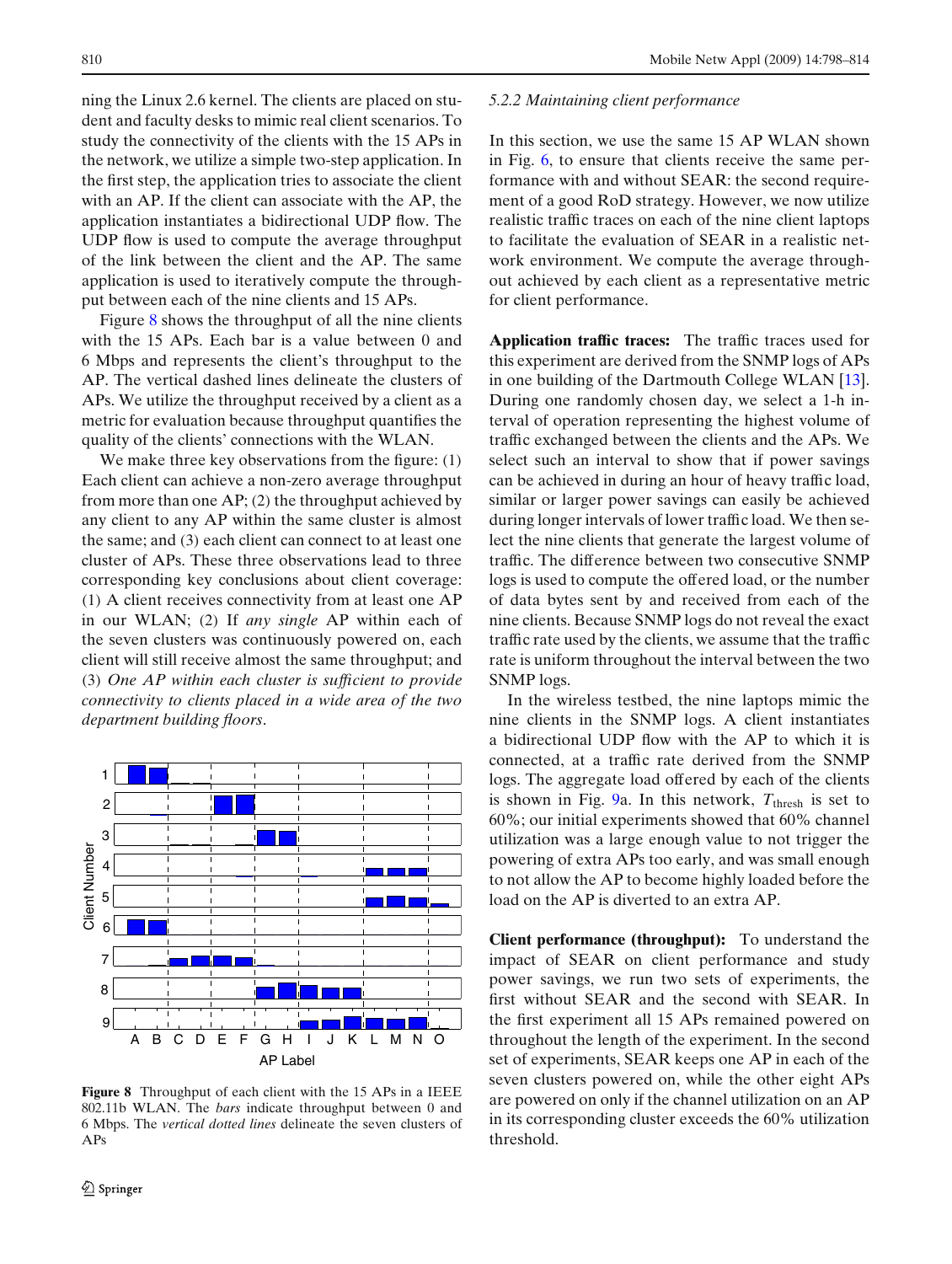<span id="page-13-0"></span>

**Figure 9 a** Nine clients' load in a 15 AP WLAN. **b** Average throughput received by the nine clients, without and with SEAR

Figure 9b shows the average throughput achieved by clients in both the sets of the experiments. The label above the bars indicates the AP the client was associated with during the experiment. We observe that when SEAR was used, the average throughput received by the clients 4, 5, 7, 8, and 9 is 1.2% to 7.1% less than the throughput received by them in the first set. This small drop in average throughput occurs because some of the APs are powered off and the clients associate with an AP that do not provide them with the highest throughput. Fortunately, the drop in throughput is not too high. We believe that WLANs with a higher density of APs and/or stricter neighborhood AP conditions are likely to have an even smaller impact on client performance.

**Power savings:** In our experiments, SEAR did not find the need to power on any extra APs in the network. This happened because the channel utilization on none of the APs exceeded the 60% threshold. As a result, since only seven APs out of the 15 APs remained powered on, the power consumed by SEAR was about 46%. We believe that greater power saving can be achieved in WLANs with a higher density of APs. On the other hand, a greater density of users and larger traffic volume will make SEAR power on more APs, and therefore the power saving is likely to be smaller. To closely study such dynamic behavior, in the next section we utilize a network that has three APs and nine clients congregated close to each other in a single room.

# *5.2.3 Performance of user management*

In this section, we evaluate SEAR's user management mechanisms in a WLAN with a high density of users.

We study the power savings in this scenario and the corresponding impact of SEAR on client performance. We show how SEAR strategically tries to move the fewest number of clients between APs, thereby avoiding frequent client re-associations: the third requirement of a good RoD strategy.

We deploy a wireless testbed of three APs and nine clients inside a single room, as shown in Fig. 10. The nine clients are IBM Thinkpad laptops, with a Atheroschipset IEEE 802.11 b/g wireless PCMCIA card managed by the MadWifi driver. The clients are placed on nine student desks, creating a scenario wherein the laptops represent nine wireless network users. The three APs are configured on orthogonal channels 1, 6, and 11. The APs are placed at an elevation of 7 ft to model a typical WLAN scenario. The APs and clients do not utilize the RTS/CTS mechanism. SEAR's central controller and the three APs communicate via the APs' Ethernet interface.

**Traffic traces:** In this experiment, we use the same traffic traces from the Dartmouth College WLAN as we used in the previous section. However, in addition to the traces derived from the 1 hour interval of maximum traffic volume, we also utilize traces from another 1 h interval of the same day that experienced the lowest traffic volume. We again pick nine clients from the low traffic interval that have the largest volume of the traffic during that interval. We evaluate the performance of the nine clients during both the low and high 1-h traffic volume intervals and thus motivate the need for the use of RoD strategies in such scenarios.

**Experimental setup:** In our experimental setup, the three APs form a single cluster.  $AP_A$ , as shown in the



**Figure 10** Layout of APs and clients in the 12-node wireless testbed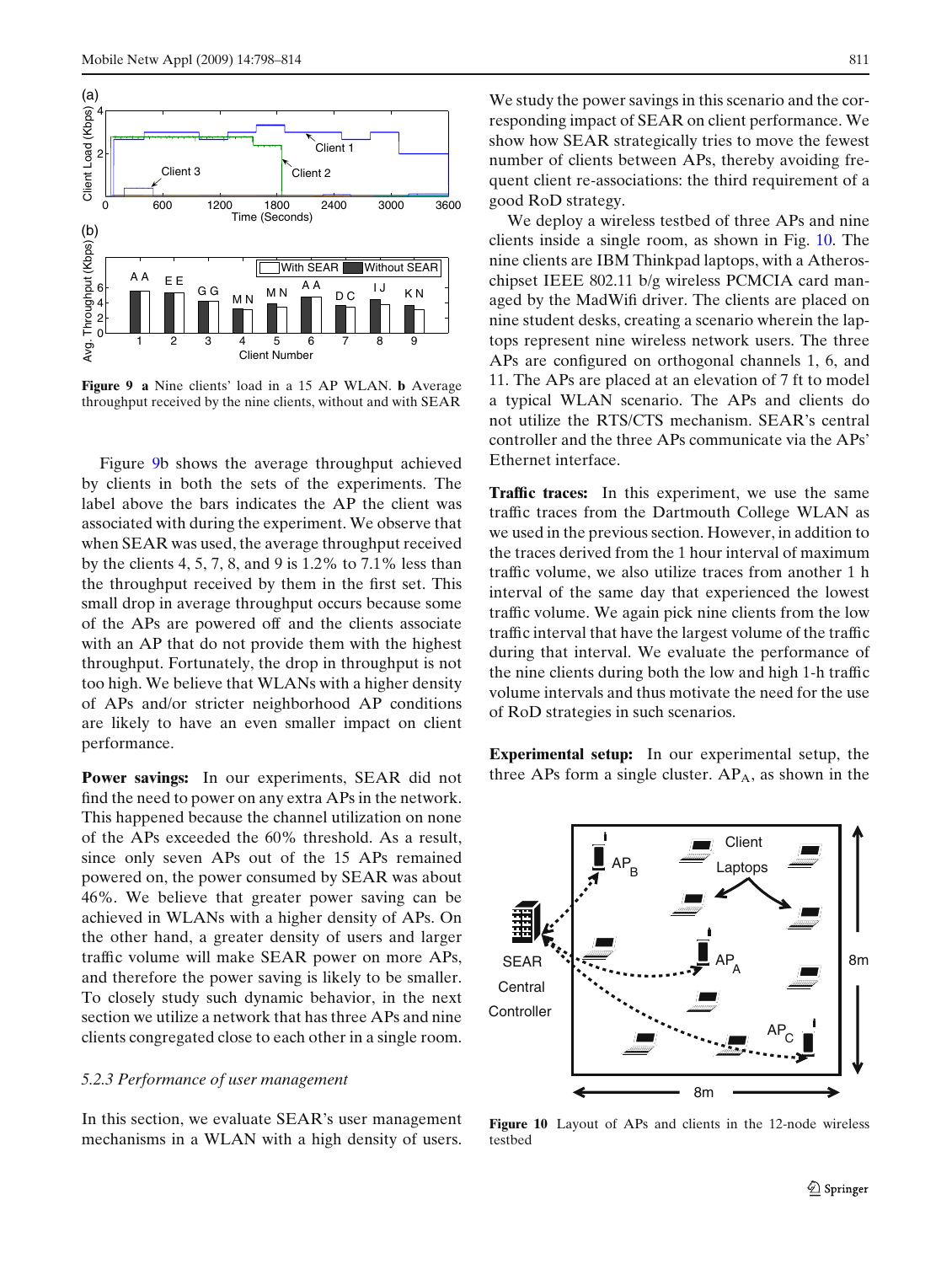

**Figure 11** Aggregate offered load and throughput received by nine clients during the 1-h **a** low traffic interval, and **b** high traffic interval

center of Fig. [10,](#page-13-0) is the cluster-head AP and therefore remains powered on at all times.  $AP_B$  and  $AP_C$  are powered on only when the SEAR's central controller decides to divert users and user load on to an extra AP based on the information it receives from the already-powered on APs.<sup>14</sup>  $T_{\text{thresh}}$  is again set to 60%. We choose  $I_{\text{reconf}}$  as 5 s so that the SEAR controller can adapt quickly to traffic conditions. Extra APs are powered on if needed. Longer *I*<sub>reconf</sub> values may cause an increase in the time the central controller takes to power on extra APs but reduces the processing overhead at the controller. In scenarios where bursts of traffic are rare, larger *I*<sub>reconf</sub> values may be used. We choose  $T_{idle}$  to be 10 s, so that if no clients are associated with  $AP_B$  or  $AP_C$  they can be powered down within 10 s of inactivity to save energy. Also, in our experimental scenarios we do not expect the load in the network to increase just after we shutdown APs after the  $T_{idle}$  interval. A short  $T_{idle}$  interval can cause frequent powering on and off of APs and frequent swapping of clients between APs, and therefore, in scenarios where the traffic load peaks frequently in short intervals, a longer  $T_{idle}$  value should be chosen appropriately.

Low traffic volume: Figure 11 shows the offered load and throughput of the nine clients during the low and

high traffic intervals. We observed that during the low traffic interval (Fig. 11a), all the nine clients used  $AP_A$ and SEAR's central controller did not power on the remaining two APs because the channel utilization on  $AP_A$  did not exceed the  $T_{\text{thresh}}$  threshold of 60%. Moreover, each of the nine clients achieved an aggregate throughput very close to their individual offered load. We conclude that in such low traffic periods, a single AP within a cluster is enough to provide all clients with satisfactory performance; extra APs are not needed. Thus, energy can be saved by leaving extra APs powered off.

**High traffic volume:** On the other hand, Fig. 11b shows that when only a single AP was used to service all the users during the heavy traffic interval, the top two clients (labeled 1 and 2) experience a drop in their aggregate throughputs. This performance degradation occurs due to heavy contention and collisions in the medium caused by the large volume of packets sent by the clients and AP. This performance impact can be seen more clearly in Fig. 12a, which shows the performance of the client when only one AP was used and SEAR's load diversion is not used.

**SEAR's load diversion by user management:** When load diversion is used, SEAR's central controller dynamically powers on  $AP_B$  and  $AP_C$  to handle the heavy offered load generated by clients 1 and 2. This is shown in Fig. 12b.  $AP_B$  and  $AP_C$  are powered at instances indicated by *P* and *Q*, respectively. Client 1 first associates



**Figure 12** Time series plot of the throughput received by the clients during the heavy traffic load 1-h interval, **a** without SEAR's load diversion mechanism, and **b** with SEAR's load diversion mechanism

<sup>14</sup>Note that the "powering on or off" of the APs in our testbed means that the wireless interface of the device is activated and shutdown, respectively—and not the entire device itself. In operational WLANs, APs may be actually powered on or off to save energy.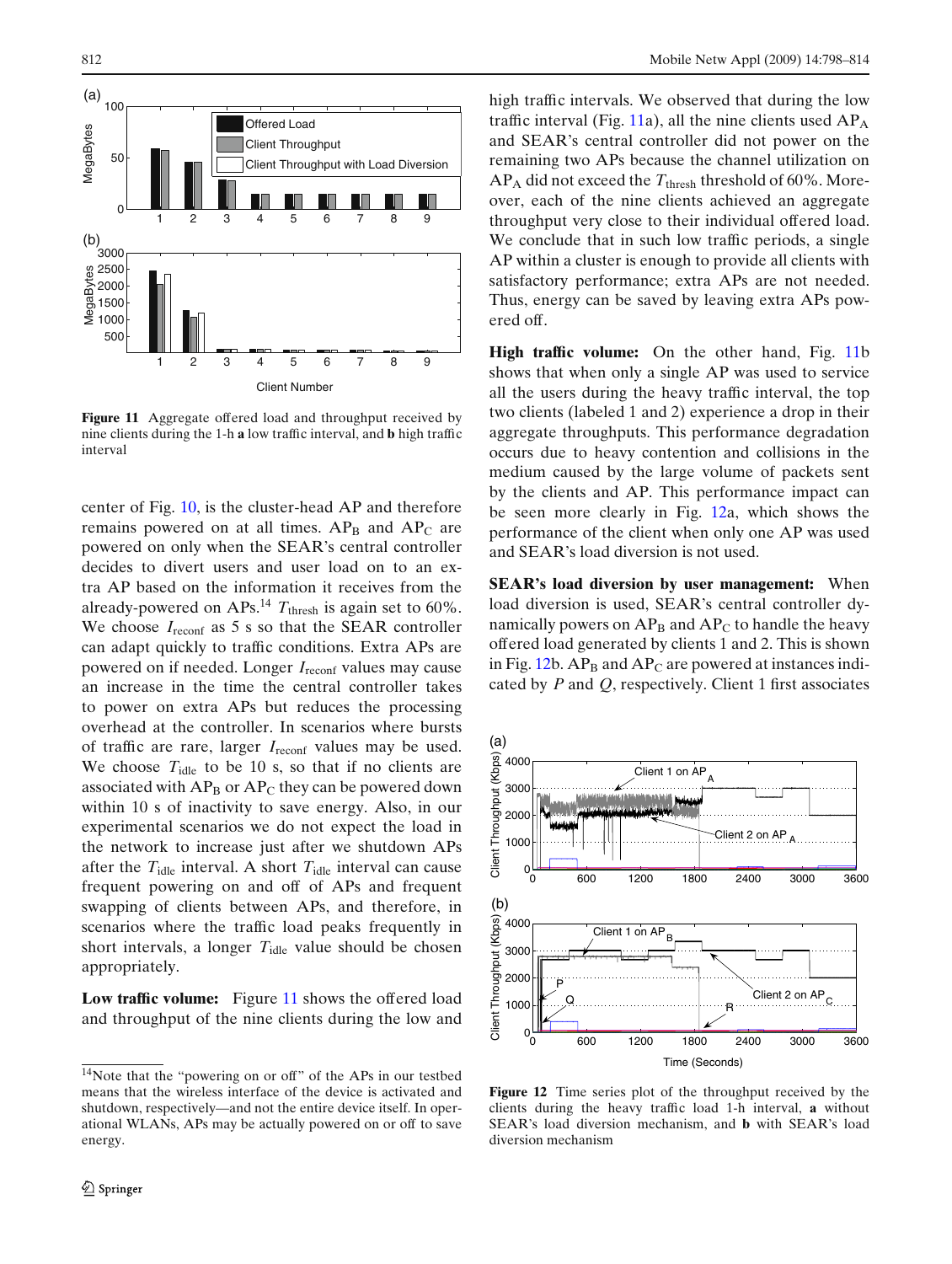<span id="page-15-0"></span>with  $AP_A$ . When the load on  $AP_A$  increases such that the channel utilization increases to greater than 60%, APA sends a trap to SEAR's central controller. The controller uses the load diversion strategy described in Section [4](#page-5-0) and powers on  $AP_B$ . It then uses accesscontrol black-lists to handoff client 1 from  $AP<sub>A</sub>$  to  $AP_B$ . The handoff of client 1 takes about 6 s during which client 1 receives no traffic. Later, at an instance indicated by *Q*, the traffic in the network increases again—and this time SEAR powers  $AP<sub>C</sub>$  and hands-off client 2 to the new AP. Client 2 also takes about 6 s for the handoff and receives no packets during that delay. Client 2 is diverted to  $AP_C$  and not  $AP_B$  because  $AP_B$ is already handling the heavy load of client 1 at time *Q*. The remaining 7 clients in these experiments continue to be connected to APA.

We observe that the heavy volume of traffic is balanced between the three APs and therefore each client and AP receive a high aggregate throughput. Further, the high bandwidth demands of clients 1 and 2 are met. The minimal 4% and 2% drop in the aggregate throughput experienced by clients 1 and 2, respectively, is because of the 6-s handoff delay and the contention experienced by the clients just before SEAR powered on an extra AP. During this high load interval, we see that the two secondary APs were also powered. While  $AP_A$  and  $AP_C$  remained powered throughout the 1 h,  $AP_B$  was powered off at an instance indicated by  $R$ , 10 s after Client 1 left the network. This results in about 16% aggregate power savings achieved during the 1-h high load interval.

Although the handoff delay of 6 s is short enough to prevent clients' active TCP flows from disconnecting, shorter handoff times can be achieved easily using a smart hand-off algorithm [\[17](#page-16-0)] or by deploying the upcoming IEEE 802.11v standard [\[2\]](#page-16-0).

Our experiments show that in high-density WLANs it is possible to save energy during the intervals of low load by powering off secondary APs. Secondary APs are only required during heavy load and they can be powered *on-demand* with minimal impact on client performance. As shown in Table 1, many *fat* APs we tested power on in 13 to 35 s, and therefore, clients can easily remain connected with any already powered-on AP

**Table 1** Boot time and power consumption of APs computed by experimentation and a power meter

| Device         | Boot time (s) | Power consumption (W) |
|----------------|---------------|-----------------------|
| Lucent WP-II E | 35            |                       |
| Soekris 5501   | 25            | 8.2                   |
| Linksys WRT54G | 13            |                       |
| DLink DI524    |               |                       |

until the SEAR central controller boots a secondary AP. Thin APs in centralized WLANs can be powered on much faster. Moreover, clever load prediction algorithms may be designed to power on secondary APs early to reduce the impact of boot times.

# **6 Future research directions**

In this section, we discuss future directions of research in RoD WLANs.

**Client performance estimation:** Estimation of client performance in a production network is a difficult problem to solve because of the large number of metric combinations and little knowledge of clients' intended network activities. For RoD WLANs, solving this problem is important because the powering on and off of APs can be better controlled if the network can accurately detect an impact on client performance. In this paper we use client throughput as a performance metric because it provides a good estimate of client performance. However, alternative metrics such as frame data-rate and signal strength, or a combination of them may be used based on the performance objectives of each WLAN.

**Topology control algorithms:** In this paper we use threshold-based schemes for powering on or off APs. While such schemes are easy-to-implement and have been shown to achieve significant energy savings, we believe that mature control algorithms should be developed to make smarter decisions in RoD WLANs. Smarter load diversion and hand-off techniques [\[2,](#page-16-0) [17\]](#page-16-0) may be used to further minimize the impact of SEAR on client performance.

**Client participation:** We envision future WLAN scenarios wherein clients actively participate in conserving energy by informing the WLAN about when they need resources, how many, and for how long. In such scenarios, WLANs can generate schedules and power on APs only during predetermined intervals of time.

**Infrastructure support:** Extra energy savings can be achieved if power-hungry switches and controllers in the WLAN can also be powered off during intervals of low demand. The powering off of switches and controllers may require WLAN managers to strategically re-wire APs to different switches so that the powering off of APs and the switches can be coordinated efficiently [\[10\]](#page-16-0).